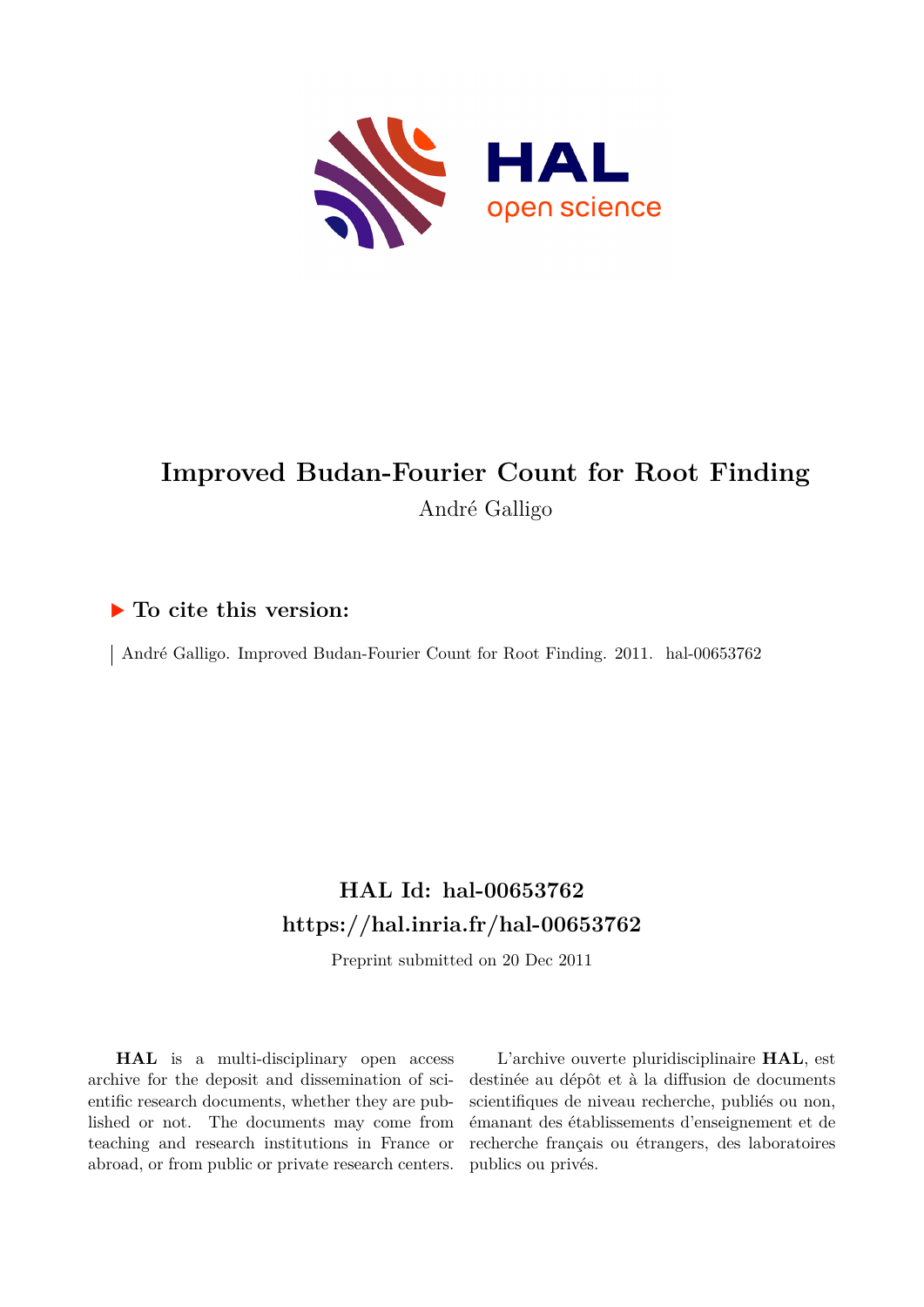# Improved Budan-Fourier Count for Root Finding

Andr´e Galligo*<sup>∗</sup>* Laboratoire de Mathématiques Universite de Nice-Sophia Antipolis (France)

December 13, 2011

#### **Abstract**

Given a degree *n* univariate polynomial  $f(x)$ , the Budan-Fourier function  $V_f(x)$  counts the sign changes in the sequence of derivatives of  $f$ evaluated at *x*. The values at which this function jumps are called the virtual roots of *f*, these include the real roots of *f* and any multiple root of its derivatives. This concept was introduced (by an equivalent property) by Gonzales-Vega, Lombardi, Mahé in [17], and then studied by Coste, Lajous, Lombardi, Roy in [8]. The set of virtual roots provide a good real substitute to the set of complex roots; it depends continuously on the coefficients of *f*. We will describe a root isolation method by a subdivision process based on a generalized Budan-Fourier count, fast evaluation and Newton like approximations. Our algorithm will provide isolating intervals for all augmented virtual roots of *f*. For a polynomials with integer coefficients of length size  $\tau = \tilde{O}(n)$ , its bit cost is in  $\tilde{O}(n^5)$ . We rely on a new connexity property of the Budan table of *f* which collects the signs of the iterated derivatives of *f*.

**keywords:** real univariate polynomial; real root isolation; refinement; Budan-Fourier theorem; Descartes rule; virtual roots; Budan table; Newton process; multiple roots; discretization; separation bound.

## **1 Introduction**

Real or complex root finding of a univariate real polynomial is one of the most classical problem. It re-appears periodically since the 19th century and there is an extensive bibliography on that subject see [18], and [21]. During the last decade, in relation with the applications in Computer Aided Design, the attention focused on the subdivision methods inspired by Vincent's classical algorithm, see e.g. [19], the use of Descartes's rule through homographies (Moebius transforms) and the corresponding representation of real numbers by continued fractions see e.g. [26]. Another novelty is the use of representation of real numbers by dynamic long dyadic approximations called bitstream see [23], and of a

<sup>&</sup>lt;sup>\*</sup>and INRIA Mediterrannée, Galaad project team.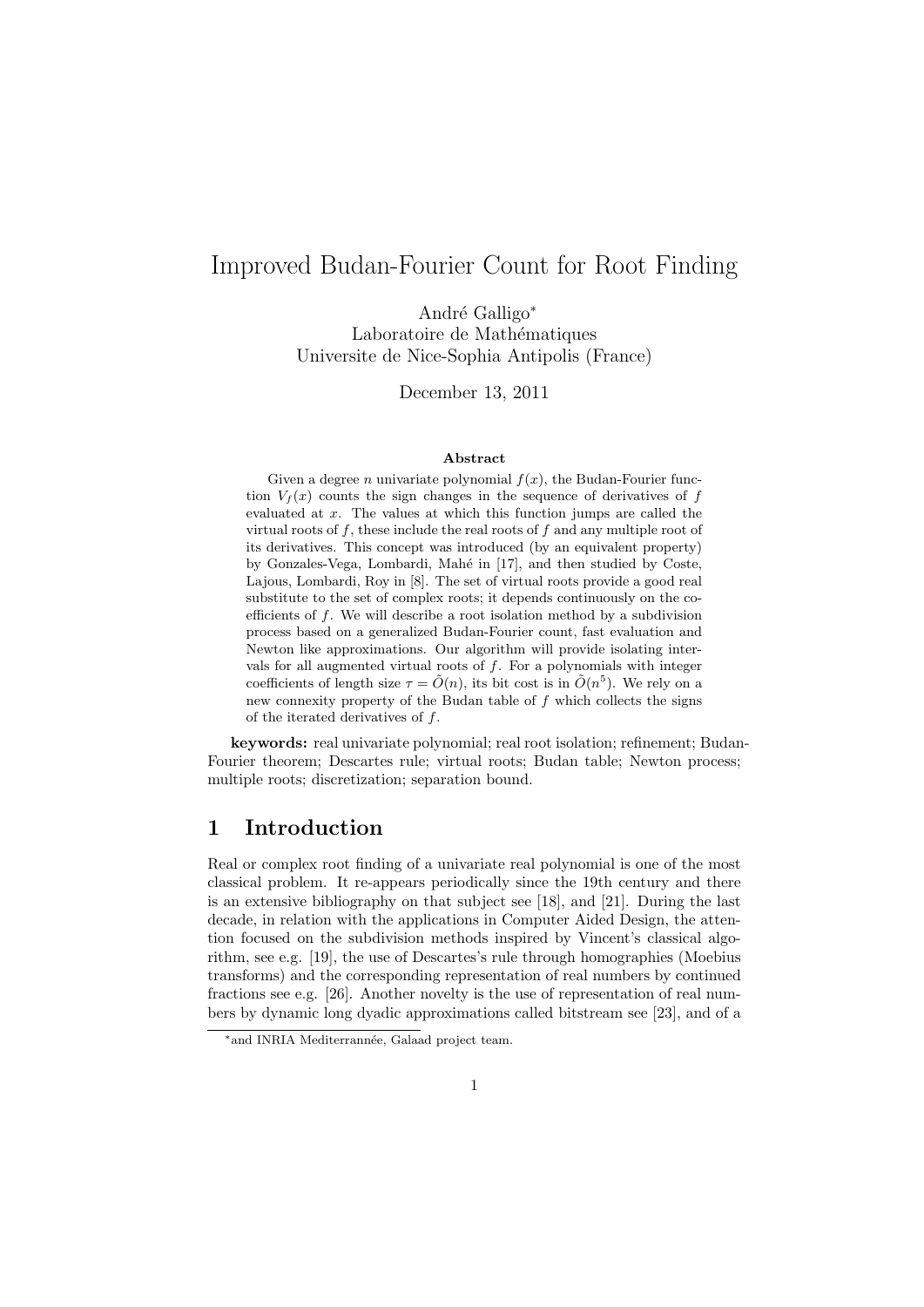secant-like method for accelerating the subdivision process see [1]. While completing this article, we have seen on arXiv a paper not yet published by Sagraloff [24] which, with these tools, makes important progresses. Sagraloff presents a subdivision algorithms with the same order of bit complexity bounds than the "considered complicated" almost optimal ones proposed by Schoenague and Pan [21]; although the "complicated" algorithms compute all the complex roots of *f*.

Our approach is not only conceptually simple and "visual", is also promising and we believe that it has the potential to also meet the quasi optimal complexity. We suggest to avoid a systematic use of Moebius transforms (in the way Descarte's splitting condition is applied), to replace complex roots by "augmented virtual" roots (see below), to apply Newton-Raphson approximation schemes when the derivatives are available, to rely on fast Taylor shifts and evaluations for univariate polynomials. Indeed this last family of algorithms is nowadays well understood and is available as basic commands on long arithmetic packages of some computer algebra systems, see e.g. [6].

In the 19th century the Budan-Fourier theorem, which counts signs variations of a sequence and was followed by the invention of Sturm sequences, was considered as a breakthrough. Subdivision methods, which exploits the ordered structure of the real numbers, are widely applied for calculating good approximations of solutions of polynomial equations or intersections of surfaces in many applied sciences. However the analysis of their complexity, hence efficiency, relies on the algebraic nature of the inputs. The geometric dictionary in complex algebraic geometry between invariants readable on equations and features of varieties is ultimately based on the fact that a polynomial of degree *n* admits *n* roots. This is not the case for real roots, and makes real algebraic geometry more complicated. A natural strategy for studying properties of real algebraic varieties is to consider simultaneously roots of iterated derivatives of the input. A first conceptual progress was achieved by Gonzales-Vega, Lombardi, Mah´e in [17] when they introduced the concept of the *n* virtual roots (counted with multiplicities) of a degree *n* polynomial *f*, to provide a good "real" substitute to complex roots: The ordered sequence of virtual roots depend continuously on the coefficient of *f*.

The table containing the signs of all the derivatives of a polynomial *f* is called, in this paper, its Budan table. It is called after Budan de Boilorant [7], who competed with the famous J. Fourier [12] to provide a proof for the so-called Budan-Fourier theorem. Budan's approach was developed further in a recent work of D. Bembe [3].

As in [14] (see also [4]) we identify the table with a rectangle formed by positive and negative blocks and consider it as a 2D object. The idea developed in this article is to consider successive approximations of the shape of a Budan table, or of portions of this table, defined by their intersection with grids. This will be done in two steps, the first grid is defined as preprocessing taking into account the expected complexity bound of the whole process, then the grid is adapted following a Newton like procedure. We present simple conditions which, when they are satisfied, define what we call a "valid" discretization. However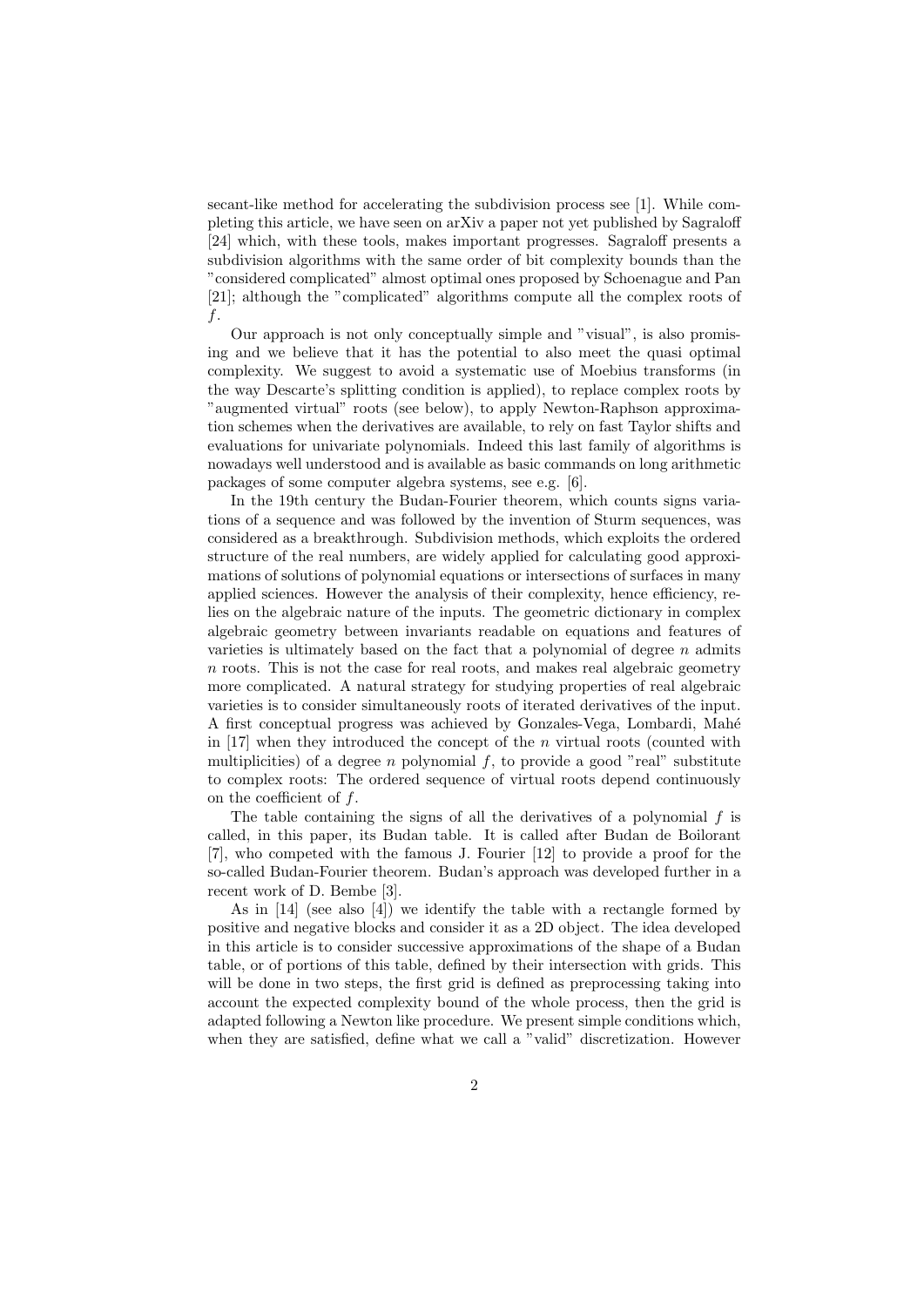in our subdivision algorithm, the grid is not statically defined but is the result of a dynamic divide and conquer process, based on an improved Budan-Fourier count.

We adopt a 2D point of view and re-interpret the classical Budan-Fourier bisection method, in such a way that in the "valid" intervals, we get an exact count of real roots (like with Sturm sequences). The presentation of our approach is conceptually simpler when we restrict to the generic case where the roots of all derivatives are two by two distinct, but can form clusters. We are able to analyze and compute isolating intervals for these complicated situations. Then, a slight generalization of our techniques allow to deal with the most general case where either the input polynomial or any of its derivative can have multiple roots; the key tool is a priori given separation bounds.

The paper is organized as follows. Section 2 gives the definitions and the properties of Budan tables and (augmented) virtual roots of a (*P*) polynomial. and illustrate them with some examples, Section 3 provides conditions to be satisfied for a good discretization of a Budan table (possibly truncated) by a grid; i.e such that an improved Budan-Fourier count gives the exact number of real roots of *f* in an interval. Section 4 presents the Newton approximation schemes to refine the grid in order to satisfy the previous criteria. Section 5 presents our root finding algorithms of all virtual roots of *f* and addresses complexity issues. Section 6 reports and comments some experiments.

#### **Notations, separation bounds and arithmetics**

R denotes the field of real numbers,  $\mathbb{R}[x]$  denotes the ring of real univariate polynomial, and  $f$  a monic polynomial of degree  $n$ .  $\mathbb{E}_n$  denotes the set of all monic polynomial of degree  $n$ , which is identified to  $\mathbb{R}^n$ . We will also use the notation  $f^{(0)}$  for  $f$ .

In most part (but not all part) of this paper, *f* and all its derivatives are assumed square-free. We need two separation bounds to be able to distinguish, after subdivisions, by evaluations on the border of an interval where  $f'$  has a single root between three elementary situations: "no root of *f*", "a double root" or "two distinct roots". The first separation bound, denoted by  $s := 2^{-N}$ . minors the distance between any two roots of  $g(x)$  when  $g$  denotes  $f$  or any of its derivatives; it allows to certify that an interval with length smaller than *s* does not contain two distinct roots of such a *g*. With these notations, it remains to be able to certify that there is no tangent point or equivalently to be able to minor the distance between the graph of *g* in this interval and the *x* axis. Assuming that the graph of *g* (or  $-q$ ) is convex and taking the intersection of the two tangents to the graph at the border of the interval, the graph is contained in a triangle. We want to certify that the *x* axis does not touch this triangle. The second separation bound, denoted by  $t := 2^{-N'}$ , minors the distance between two points of the interval, such that the triangle touch the *x* axis, in case when there is no intersection and no tangency with the *x* axis.

To simplify the analysis and its presentation. in the case of integer arithmetic, we will assume that the length of the coefficients is bounded by  $\tau = \tilde{O}(n)$ and that  $N = \tilde{O}(n^2)$ . We will also assume that  $N' = \tilde{O}(n^2)$ . These assump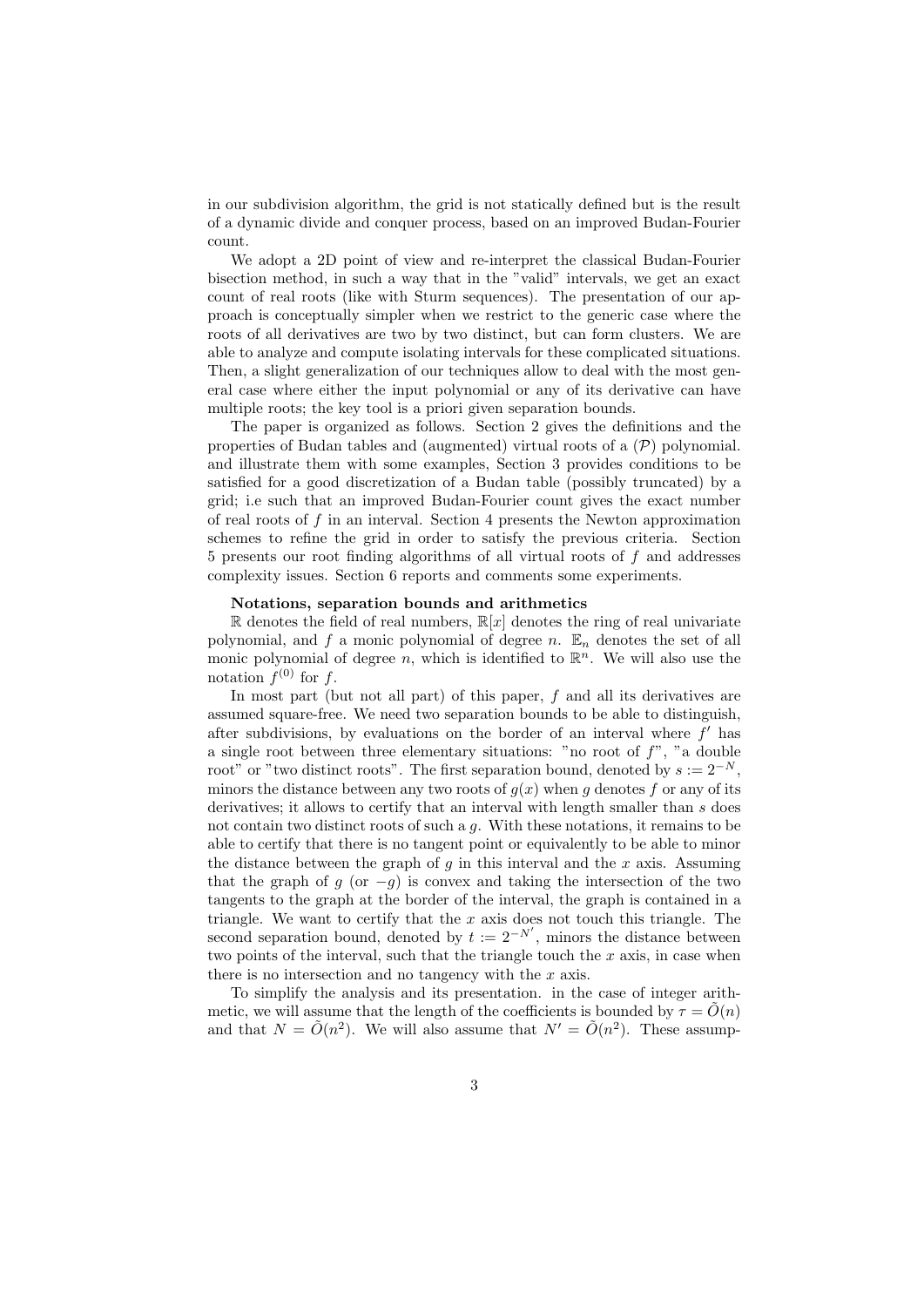tions are pessimistic and will be discussed in the conclusion. A process with a quadratic convergence stopping at the separation bound will have a number of steps bounded by  $\tilde{O}(log(n))$ , use long integer of length bounded by  $\tilde{O}(n^2)$  for representing the abscissas, and long integer of length bounded by  $\tilde{O}(n^3)$  to represent their evaluation by the polynomials, hence will have a bit cost of  $\tilde{O}(n^4)$ . Since we aim to locate by Newton-like processes the *n* virtual roots of *f*, the arithmetic worst cost cannot be lower than  $\tilde{O}(n^4)$ . This is usually considered as the target bound for the root isolation problem(see previous references). Therefore we will make free use of pre-processing having a lower cost. Of course in an optimized implementation one should be more careful.

Finally let us notice that our approach (by evaluation) is also well adapted for bitstream or approximate computations with big-floats. So one can use successively both approximate and exact computations: approximate computations with big-floats is often very efficient providing an approximate result, but since the set of virtual roots depend continuously on the input coefficients, this can be later refined and certified with exact computations. Therefore this work is also a contribution to SNC (Symbolic Numerical Computation).

## **2 Definitions and results**

In this section, we first recall classical facts (see e.g. [22]) or in [17] and [8], then in the second subsection we report results from [15], while in the third subsection we present a useful ingredient for the developments in the next sections.

#### **2.1 Facts on Budan tables and virtual roots**

**Definition 2.1** Let *f* be a monic univariate polynomial of degree *n*. The Budan table of *f* is the union of  $n + 1$  infinite rectangles of height one  $L_i :=$  $\mathbb{R} \times [i - 1/2, i + 1/2]$  for *i* from 0 to *n*, called rows.

For  $i$  from 0 to  $n$ , each row  $L_i$  is the union of a set of open rectangles (possibly infinite), separated by vertical segments. We color in black the rectangles corresponding to negative values of the  $(n-i)$ -th derivative  $f^{(n-i)}$  of f, and we color in gray the rectangles corresponding to positive values of  $f^{(n-i)}$ .

- **Remark 2.2** 1. Once we know the coefficients of f, the real roots of all its derivatives are contained in an interval  $[-2^M, 2^M]$  for some integer *M*. So the table is in fact finite, and when we say  $\infty$  we mean  $2^M$ .
	- 2. Since *f* is assumed monic, every infinite right rectangle of each row is gray.
	- 3. Since  $f^{(n)}$  is a positive constant, the row  $L_0$  is a gray infinite rectangle.
	- 4. The first (infinite) rectangle of each row  $L_i$  is alternatively gray or black, depending on the parity of *i*: it is gray if  $n - i$  is even.
	- 5. We are interested by the connected components of the union of the closures of the gray rectangles; and respectively for the black rectangles.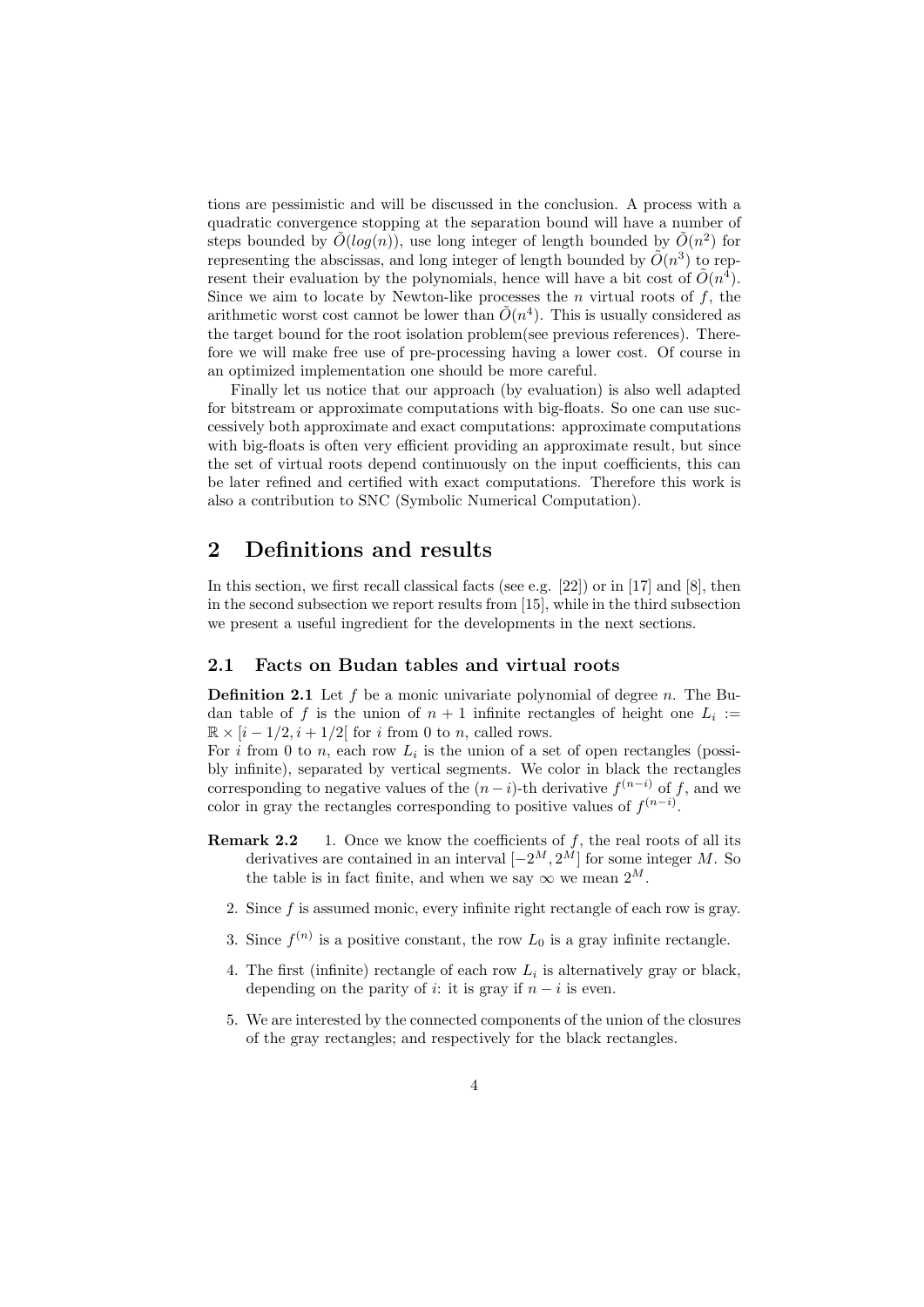It is clear that there is a gray connected component containing the infinite right rectangles of all rows. The other connected components (gray or black) are said bounded on the right.

A classical descriptor attached to a Budan table is the function  $V_f(x)$  of the real indeterminate  $x$  with values in the set of integers  $N$ , it counts the number of sign changes in the sequence formed by *f* and its derivatives evaluated at *x*.

**Definition 2.3** For a sequence  $(a_0, \ldots, a_n) \in (\mathbb{R} \setminus \{0\})^{n+1}$  the *number of sign changes*  $V(a_0, \ldots, a_n)$  is defined inductively in the following way:

$$
\mathbf{V}(a_0) := 0;
$$
  

$$
\mathbf{V}(a_0, ..., a_i) := \begin{cases} \mathbf{V}(a_0, ..., a_{i-1}) & \text{if } a_{i-1}a_i > 0, \\ \mathbf{V}(a_0, ..., a_{i-1}) + 1 & \text{if } a_{i-1}a_i < 0. \end{cases}
$$

To determine the number of sign changes of a sequence  $(a_0, \ldots, a_n) \in \mathbb{R}^{n+1}$ , delete the zeros in  $(a_0, \ldots, a_n)$  and apply the previous rule. (**V** of the empty sequence equals 0).

We notice that the function  $V_f$  is computed from the Budan table of  $f$ , but two different tables (of two polynomials *f* and *g*) may have the same function  $V_f = V_g$ . Therefore the Budan table is a finer invariant than  $V_f$  attached to the polynomial *f*.

**Proposition 2.4 (Budan-Fourier theorem)** *Let*  $f \in \mathbb{R}[X]$  *be monic of degree n. Then,*

- $V_f(-\infty) = n, V_f(\infty) = 0.$
- *• Near a real root c of multiplicity k of f, which is not a root of another derivative of*  $f$ *,*  $V_f$  *decreases by*  $k$  *when*  $x$  *moves* from  $c - h$  *to*  $c + h$ *, for sufficiently small positive h .*
- *• Near a real root c of multiplicity k of f* (*m*) *, which is not a root of another non successive derivative of f, the following happens: If*  $k$  *is even,*  $V_f$  *decreases by*  $k$ *. If*  $k$  *is odd,*  $V_f$  *decreases* by the even integer  $k + s_1 s_2$ *, where*  $s_1$  *and*  $s_2$  *are the signs at c of*  $f^{(m-1)}$  *and*  $f^{(m+k)}$ .
- *• Near c, a real root of several non successive derivative of f, V<sup>f</sup> decreases by the sum of the quantities corresponding to each of them.*
- *• Near the other points of* R*, V<sup>f</sup> is constant. The function*  $V_f$  *is decreasing (but not strictly) on*  $\mathbb{R}$ *.*
- For  $a, b \in \mathbb{R}$  with  $a < b$ , the number of real roots of f in the interval  $[a, b]$ *counted with multiplicities is at most*  $V_f(b) - V_f(a)$ *. Moreover the defect is an even integer.*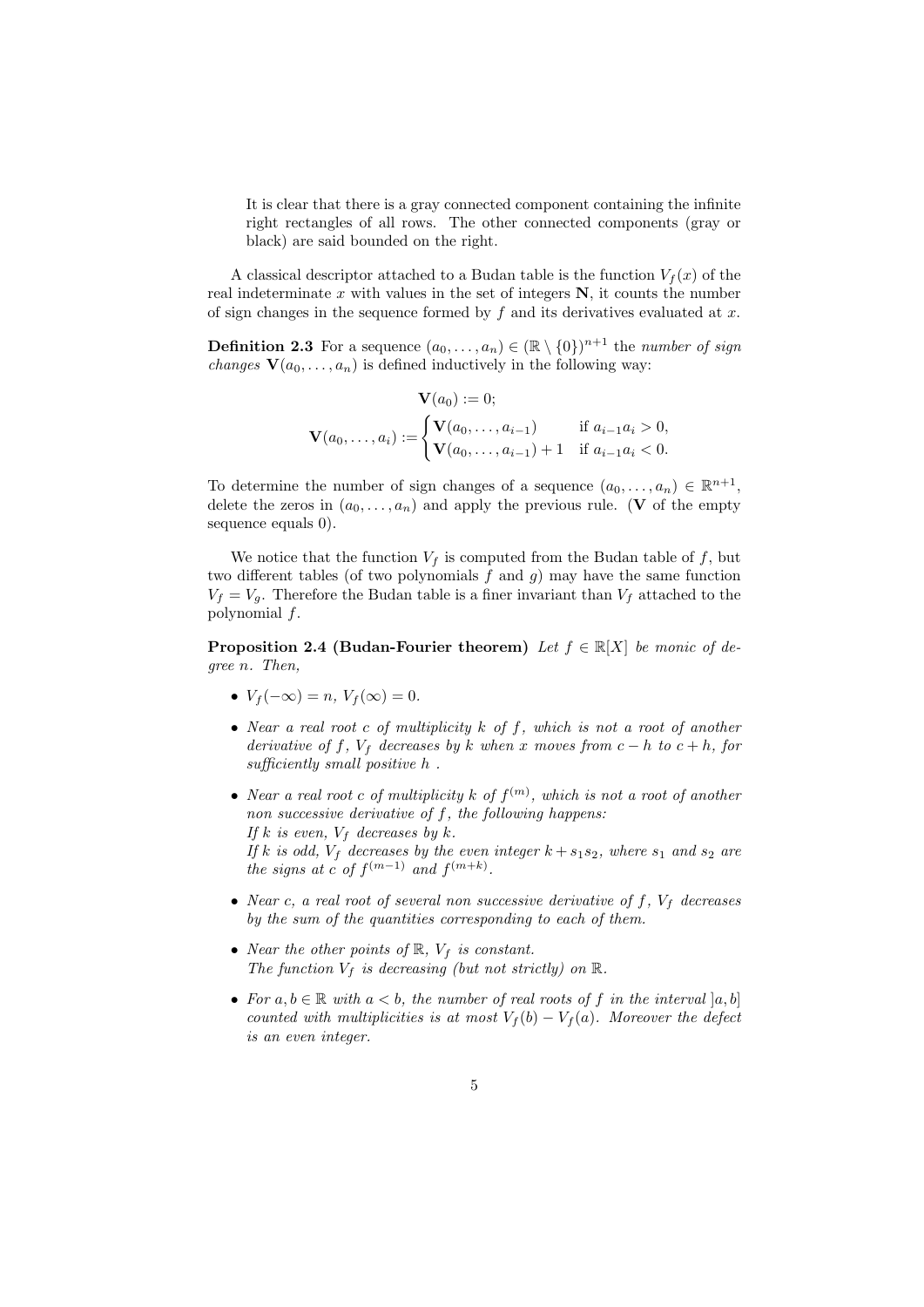**Definition 2.5** Let *f* be a monic real polynomial of degree *n*. The *x* value of the rightmost upper segment of a connected component (either gray or black) of the Budan table of *f* is called a virtual root of *f*. Any real root (in the usual sense) of  $f$  is a virtual root of  $f$ . Any multiple real root (in the usual sense) of any derivative of *f* is also a virtual root of *f*. The virtual multiplicities are counted as follows:

- *•* the multiplicities of events appearing along a same *x−*value are added,
- *•* the multiplicity of a simple root of *f* counts 1,
- the multiplicity of a simple virtual non real root (i.e. it is not a multiple root of a derivative of *f*) counts 2,
- the multiplicity of a multiple root of  $f$  of order  $k$  counts  $k$ ,
- the multiplicity of a multiple virtual non real root which is a multiple root of order *k* of a derivative of *f* counts *k* if *k* is even, and otherwise  $k + s_1 s_2$ where  $s_1$  and  $s_2$  are the signs at *c* of  $f^{(m-1)}$  and  $f^{(m+k)}$ .

Budan-Fourier theorem (Proposition 2.4) implies that *f* admits *n* virtual roots counted with multiplicities. Moreover the following result holds.

**Proposition 2.6** *Let*  $f \in \mathbb{R}[X]$  *be monic of degree n. Let*  $y_1 \leq \cdots \leq y_n$ *the ordered virtual roots of f, repeated according to their multiplicities, and y*<sub>0</sub> = −∞, *y*<sub>*n*+1</sub> = ∞. *Then we have for*  $1 \le r \le n + 1$ *, with*  $y_{r-1} \neq y_r$ *,* 

$$
x \in [y_{r-1}, y_r] \Longleftrightarrow
$$
  
\n
$$
\mathbf{V}(f(x), f'(x), \dots, f^{(n)}(x)) = n + 1 - k
$$

*(resp. for*  $r = 1$  *the interval*  $x \in ]-\infty, y_1[$ *).* 

**Theorem 2.7 ([17], see also [8])** *The ordered sequence of virtual roots of a monic polynomial f depend continuously on the coefficients of f.*

The virtual roots of  $f$  and  $f'$  satisfy the "classical" interlacing property.

#### **2.2 Generic case**

In this subsection we assume a condition  $(\mathcal{P})$ , generically satisfied. This will ease the presentation of our new tools. Then we will consider the general case. We introduce and study several data, attached to *f* and its Budan table.

**Definition 2.8** A polynomial *g* in  $\mathbb{R}[x]$  satisfies condition  $(\mathcal{P})$  if and only if: each derivative of *g* has simple roots, and all these roots are two by two distinct. A monic polynomial satisfying this condition will be called a (*P*)-polynomial.

Obviously, the parities of the number of real roots and degree of a (*P*) polynomial are equal. The property  $(P)$  is generically satisfied. Moreover, the set of monic polynomials in  $\mathbb{E}_n$ , identified with  $\mathbb{R}^n$ , satisfying  $(\mathcal{P})$  form a semialgebraic set of  $\mathbb{E}_n$ .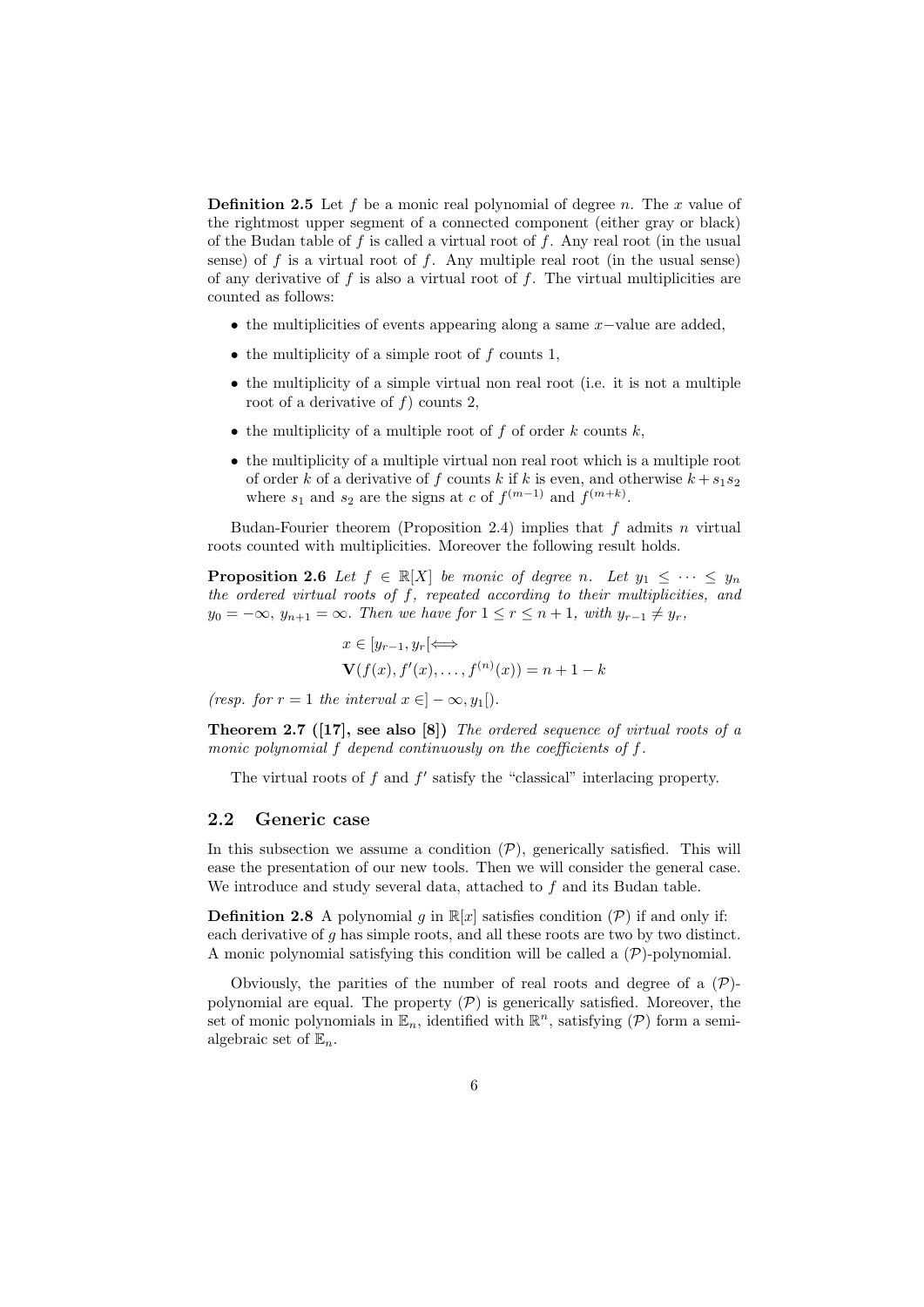



Figure 1: A Budan table of degree Figure 1: A Budan table of degree<br>
Figure 2: A General Budan table<br>
10

#### **2.2.1 Generic Budan tables**

Now, we determine the features of the Budan table *B* of a generic monic polynomial *f* with degree *n*.

**Definition 2.9** We say that a table *B* with  $(n+1)$  rows  $L_i$  formed by rectangles of alternating colors, gray and black, separated by vertical segments, is a *GB* table of degree *n* if it satisfies the following properties.

- The row  $L_0$  is a gray infinite rectangle. The infinite rightmost rectangle of each row is gray. The first (infinite) rectangle of each row  $L_i$  is alternatively gray or black, depending on the parity of *i*: it is gray if  $n - i$  is even.
- *•* If *i* is even (resp. odd) the number of rectangles on the row *L<sup>i</sup>* is even (resp. odd).
- Let  $(l + 1)$  be the number of rectangles of the top row  $L_n$ , then  $l \leq n$ and  $n - l$  is an even number 2p. There are  $l + p + 1$  same-color-connected components of *B*. Each non first rectangle of  $L_i$ ,  $i > 0$  is connected on the left to a rectangle of the same color of the row  $L_{i-1}$ .
- The previous item is true, replacing *n* by any  $m, 0 < m < n$ , and *B* by the table formed by the lower  $m + 1$  rows.

**Theorem 2.10** *Let*  $f$  *be a*  $(P)$ *-polynomial of degree n, and let*  $m \leq n$  *be the number or real (simple) roots of f.* Then  $m$  and  $n$  have the same parity,  $n =$  $m + 2p$  *and the Budan table of f is a GB table of degree n.* 

**Example 1** The following Figure 1 shows a  $\mathcal{GB}$  table of degree 10 with  $m =$  $4, p = 3.$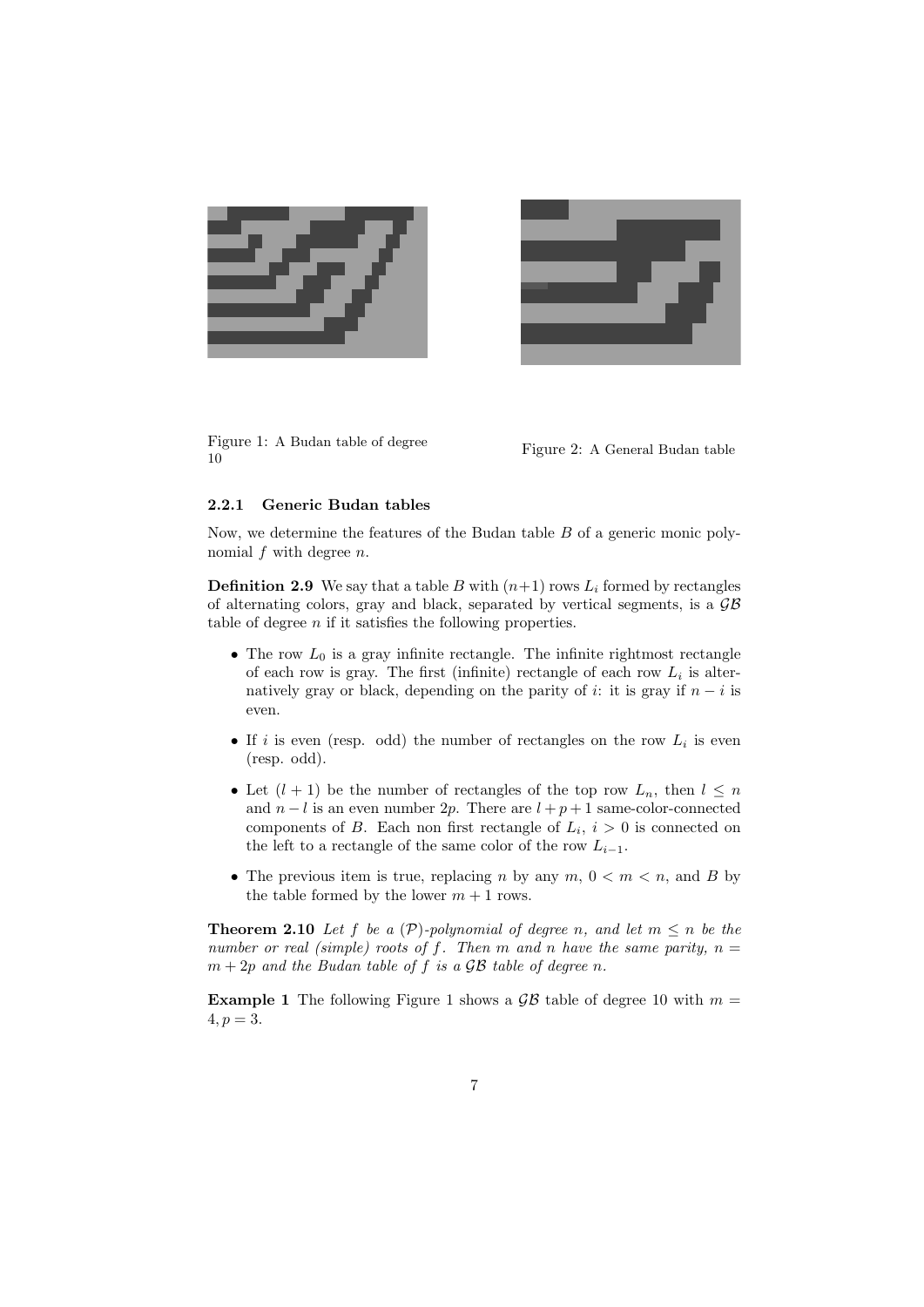**Lemma 2.11** Let f be a  $(\mathcal{P})$ -polynomial of degree *n*. The *x* value of the rightmost upper segment of a connected component (either gray or black) of the Budan table of *f* is a virtual root of *f*.

Any real root (in the usual sense) of *f* is a virtual root. Let  $m \leq n$  be the number or real (simple) roots of  $f$ , and let  $n - m = 2p$ .

There are *p* virtual non real roots of *f*, they are of multiplicity two; each of them is a root of some derivative of *f* of positive order.

We recover that *f* admits *n* virtual roots, counted with multiplicities.

**Definition 2.12** We call augmented virtual root of  $f$  the pair  $(y, k)$  formed by a virtual root of *f* and the order of the derivative of *f* which vanishes at *y*, i.e.  $f^{(k)}(y) = 0.$ 

The augmented virtual roots of *f* only depend on the Budan table *B* of *f*. Virtual roots of a *GB* table are well defined.

#### **Proposition 2.13** *Let f be a* (*P*)*-polynomial of degree n.*

*By Rolle's theorem between two successive roots*  $a < b$  *of some derivative*  $f^{(m)}$ *with*  $0 \le m \le n-2$ , (or in  $\mathbb{R}$  if  $f^{(m)}$  has no root), there is an odd number  $2r+1$ *of roots*  $(X_1 < ... < X_{2r+1})$  *of the next derivative*  $f^{(m+1)}$ *. Then the r roots* with an even index  $(X_2,...X_{2r})$  are virtual non real roots of f.

*Similarly if a is the smallest (resp. the largest) root of*  $f^{(m)}$ , *in the infinite*  $interval \, | -\infty, a[$  (resp.  $|a, \infty|$ ) there is an even number of roots 2*r* of roots  $(X_1 \lt ... \lt X_{2r})$  *of the next derivative*  $f^{(m+1)}$ *. Then the r roots with an odd index*  $(X_1, \ldots X_{2r-1})$ *, (resp. the k roots with an even index*  $(X_2, \ldots X_{2r})$ *) are virtual non real roots of f.*

*For each augmented virtual non real root* (*y, k*) *of f, we have*

$$
f^{(k-1)}(y)f^{(k+1)}(y) > 0.
$$

#### **2.3 General case**

In the general case where the condition  $(P)$  is not necessarily satisfied, the definitions of (augmented) virtual roots can be generalized and moreover a continuity result holds.

**Definition 2.14** We call augmented virtual root of f a triple  $(y, k, r)$  formed by a virtual root of f, an order of derivation k 0 and a multiplicity r 1 such that we have: $f^{(k)}(y) = 0, ..., f^{(k+r-1)}(y) = 0$  but  $f^{(k+r)}(y) \neq 0$ ; and if  $k >$  $0, f<sup>(k-1)</sup>(y) ≠ 0$ . Different augmented virtual root of f can correspond to the same virtual root of f, moreover they only depend on the Budan table of *f*.

Note that if  $f$  is a  $(\mathcal{P})$  polynomial then the last coordinates of each triple is 1, so it can be identified with a pair, as we did in the previous subsection.

Each augmented virtual root  $(y_i, k_i, r_i)$  may have a multiplicity  $\geq 3$ . See Figure 2 the Budan table of a degree 7 polynomial *f* with a simple real root, a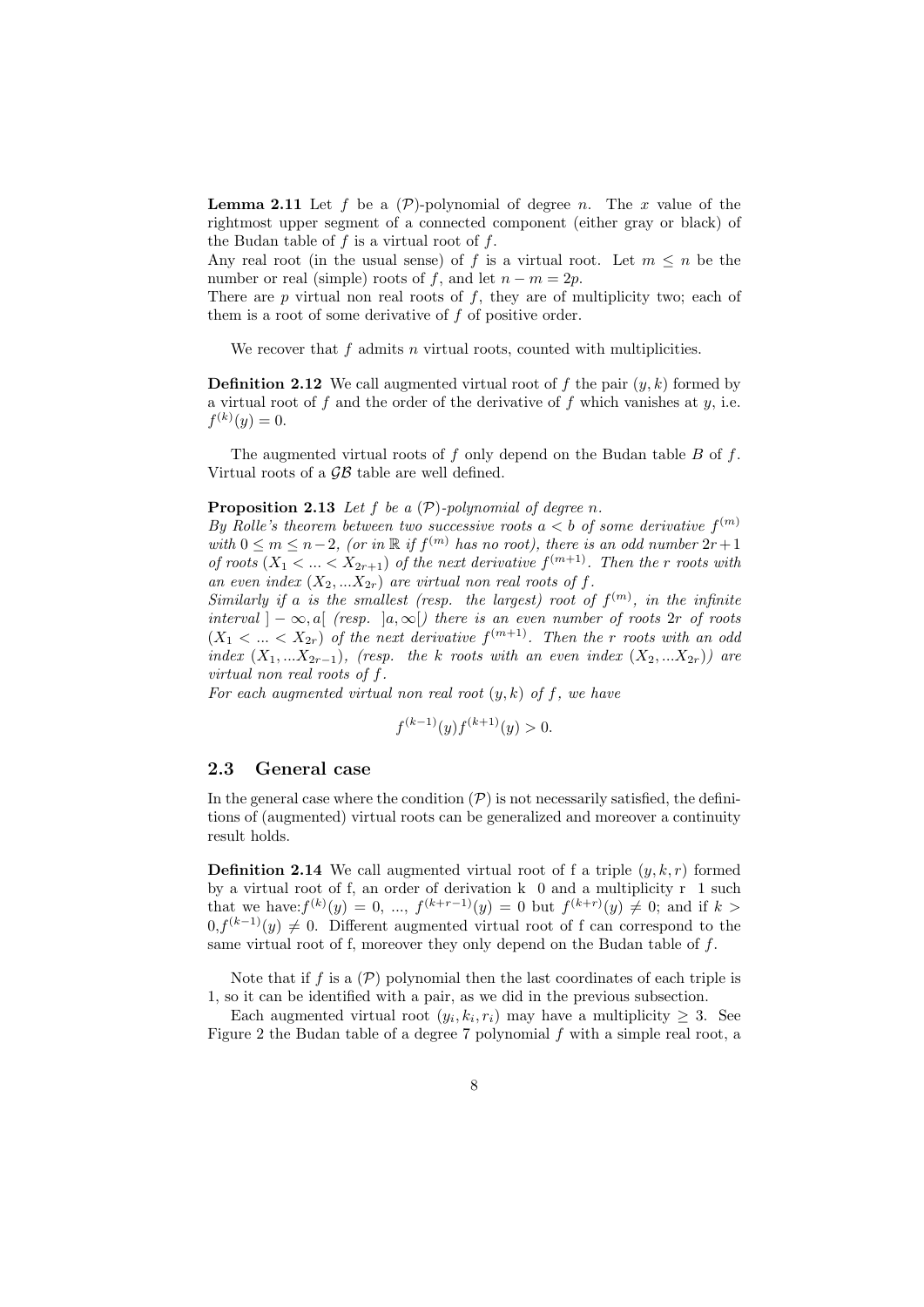

Figure 3: a TWO-truncated Table

real root of multiplicity 4, and a virtual non real root of multiplicity 2 according to the rule of Proposition 2.4 (but is a root of multiplicity 3 of  $f'$ ).

Theorem 2.10 which was proved when condition  $(\mathcal{P})$  holds, generalizes to the case when this conditions is violated. The only difference is that the end points of some same-color-connected components have the same first coordinate.

Notice that Figure 2 resembles Figure 1, except that the end points of some same-color-connected components have the same first coordinate.

#### **2.4 Truncated Budan table**

Let  $f$  be a monic polynomial of degree  $n$ , we analyze the properties of a sub table  $P := P(f, a, b, u, v)$  of its Budan table *BT*. *P* is delimited on the *x* axis by two real numbers *a* and *b* which are not root of a derivative of *f*, *a < b*, and on the second coordinate by two integers *u* and *v* such that  $0 \le u \le v \le n$ .

Let us denote by  $W(x) := W(f, u, v)(x)$  the function giving the number of sign changes in the sequence formed by the derivatives  $f^{(n-k)}$ , with  $u \leq k \leq v$ evaluated at *x*. Let  $m_2 := W(b) - W(a)$ 

Among the  $p_1 + l_1$  real roots of  $f^{(n-u)}$  between *a* and *b*,  $p_1$  are virtual roots of  $f$  and  $l_1$  are not.

**Theorem 2.15** *With the previous notations, let*  $m := l_1 + m_2$ *. Then the sub table*  $P$  *has*  $l + p$  *same-color-connected components, with*  $m = l + 2p$ *; the top row of P* has  $l + 1$  *rectangles (their l right segments indicate the l roots of*  $f^{(n-v)}$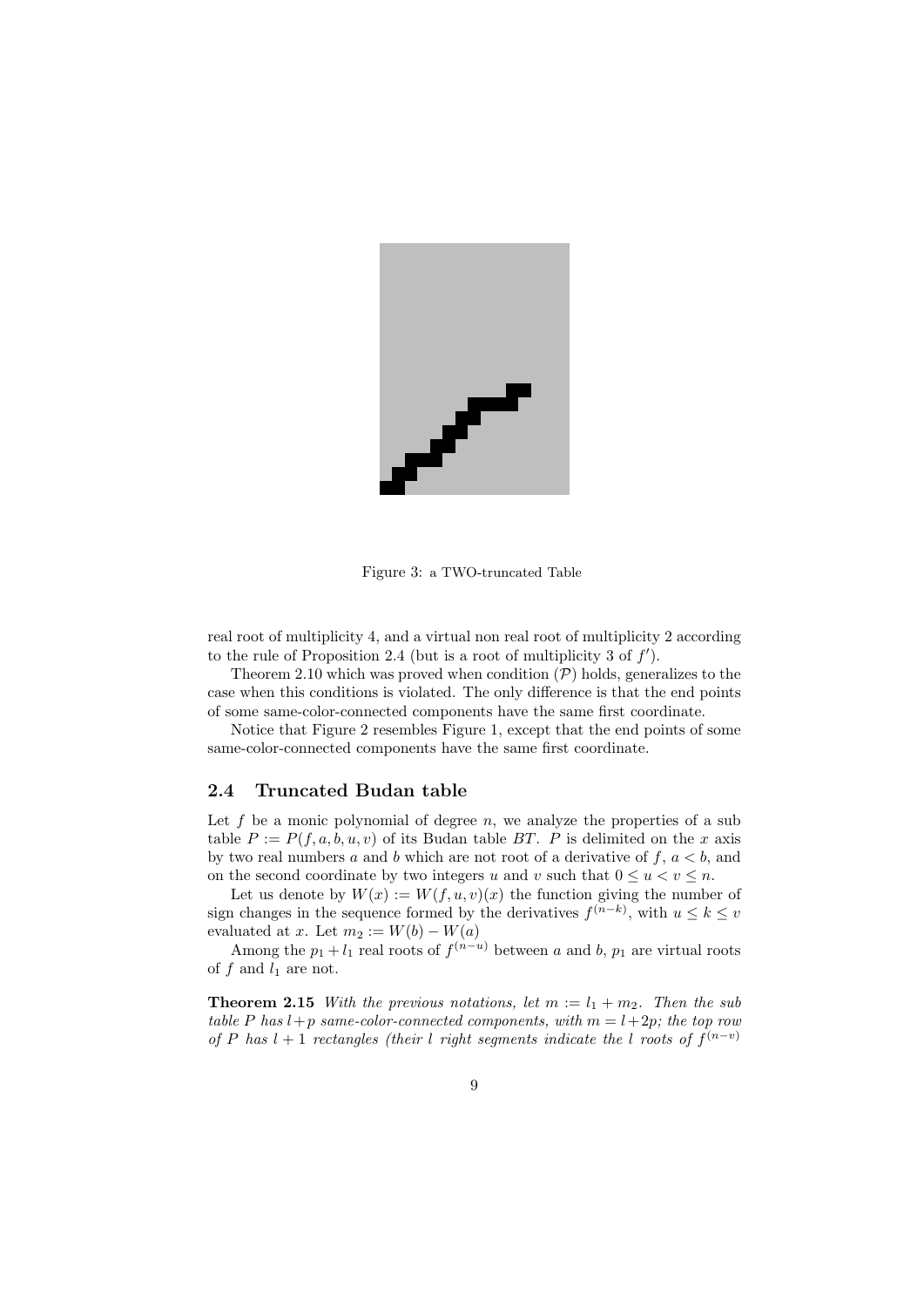*between a and b); and the p other ends of the same-color-connected components indicate the virtual non real roots of*  $f^{(n-v)}$  *in P* (*hence virtual non real roots of f).*

The proof of this theorem uses the same reasonning and is a very similar to the proof of Theorem 2.10. Note that if a rectangle corner of the lower row of *P* (which corresponds to a root of  $f^{(n-v)}$  between *a* and *b*) is surrounded above and on the right by 2 rectangles of opposite color, then in the Budan table of *f* it is also surrounded below by a rectangle of opposite color; hence it corresponds to a virtual non real root of *f*.

For an illustration, consider any portion of Figures 1 and 2, or Figure 3 which represents a truncated Budan table analyzed in subsection 5.1.

# **3 Discretized Budan table**

In this section we consider a  $(\mathcal{P})$  polynomial  $f$  and approximations of its truncated Budan table via intersections with grids. Then sketch on an example a strategy of computation of augmented virtual roots, hence of real roots of *f*.

We will consider two kinds of grids, the first one is either formed by an arithmetic progression on the *x*-axis times an interval of integer (degrees of derivatives of *f*) or by a simple bisection method; while the second one is obtained via a Newton like refining process.

In the illustrations, to be clearer, we present only small portions of the grid; we replace the sign + by a grey solid box and the sign *−* by a black empty box.

#### **3.1 A simple example**

We consider a polynomial of degree  $n = 256$  given by  $f = \sum_{i=0}^{n} rand() \sqrt{\binom{n}{i}} x^{i}$ ; *rand*() is a function which returns a signed random integer with a uniform distribution between *−N* and *N*, where *N* is a large integer, such a polynomial is often called a random *SO*(2) polynomial. It is almost surely a generic polynomial which satisfies condition  $(P)$ . We choose 50 points forming an arithmetic progression between *−*0*.*1 and 0*.*1 and consider *f* and its first 15 derivatives. So we get a discretized 2D picture with 800 pixels shown in Figure 4. Then we proceed similarly replacing *−*0*.*1 and 0*.*1 by *−*1 and 1 to get Figure 5.

Let us notice that the Budan-Fourier count for these two intervals gives:

$$
V_f(0.1) - V_f(-0.1) = 220 , V_f(1) - V_f(-1) = 246.
$$

Therefore for this example a great part of the virtual roots are between *−*0*.*1 and 0*.*1.

It turns out that the first discretization gives a faithful representation of the truncated Budan table (see below the definition of a "valid" discretization), in contrast with the coarser second one.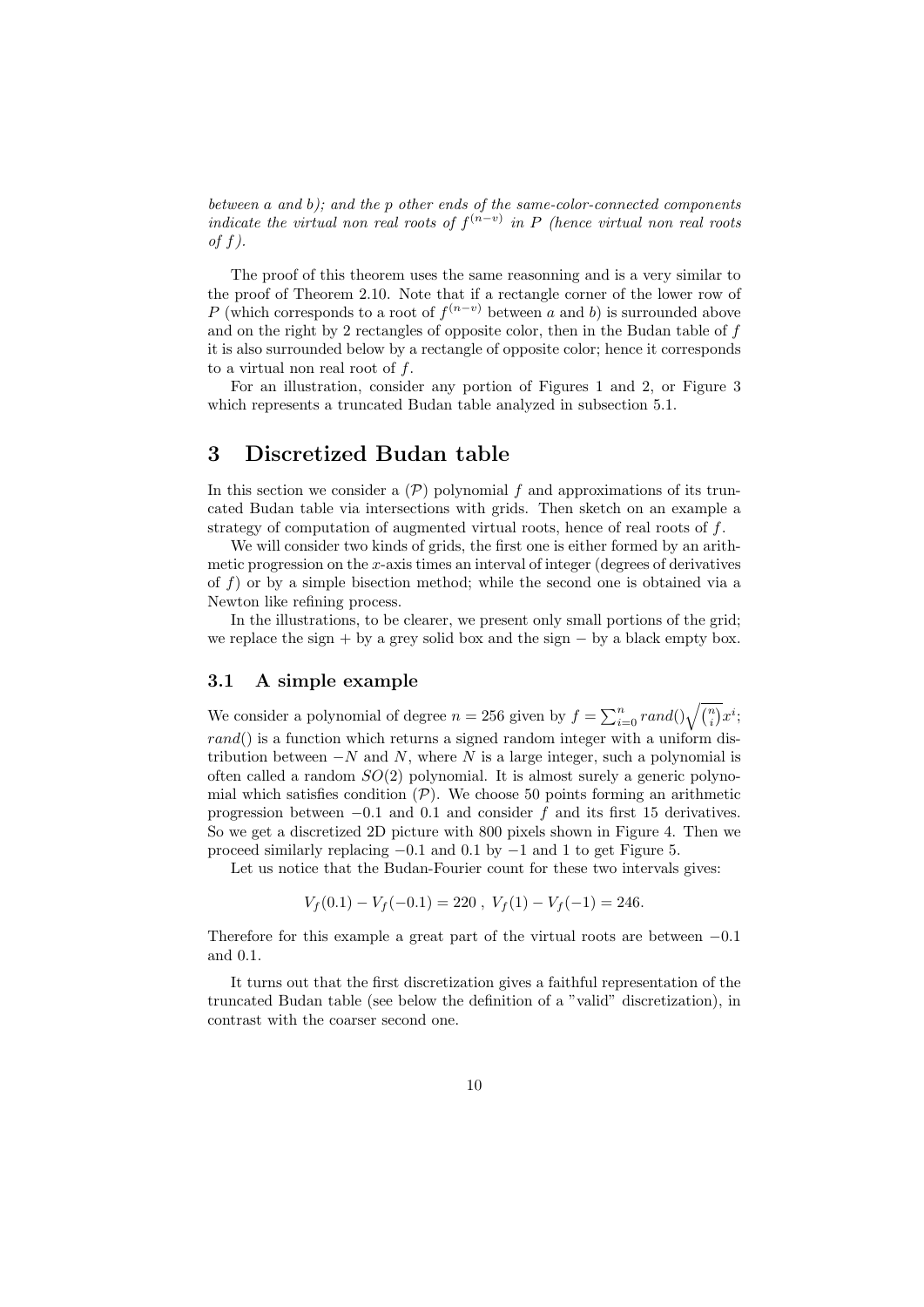

Figure 4: A valid discretized table

Figure 5: A coarse discretization of a table

We assume that we have already certified (by performing inductively on the lower degrees the same construction) that  $f^{(15)}$  has only 1 root between  $-0.1$ and 0*.*1 with the location shown on Figure 4, i.e with the integer grid coordinates [34*,* 240]. Then we apply Theorem 2.15 to this truncated Budan table.

We count the signs changes and get

$$
W(f, 240, 256)(-0.1) = 15, \ W(f, 240, 256)(0.1) = 0
$$

hence with the notations of Theorem 2.15, m:=15+1=16.

Now we see on the Figure 4 that we have only 7 candidate virtual non real roots, namely with the integer grid coordinates:

[24*,* 245]*,* [24*,* 249]*,* [27*,* 254]*,* [30*,* 247]*,* [32*,* 251]*,* [44*,* 244]*,* [30*,* 241]*.*

With the help of some technical tool (Newton approximations until the separation bound or via interval arithmetic), we certify the signs above and below, hence that they are indeed virtual roots of *f*.

Finally Theorem 2.15 asserts that there are at most  $16-2*7=2$  real roots of *f* between *−*0*.*1 and 0*.*1. We see on Figure 4 that there are exactly 2 such roots located in two intervals:

 $[-0.1 + 5*0.2/50, -0.1 + 6*0.2/50]$  and  $[-0.1 + 25*0.2/50, -0.1 + 26*0.2/50]$ .

Now, let us comment the information given by the grid on Figure 5. It is too coarse and should be refined to become a faithful representation of the corresponding Budan table. Indeed we expect that all derivatives of *f* are square-free, but this property is not well represented on Figure 5 since in some places the same small interval serves for delimiting the root of some  $f^{(k)}$  and of its derivative. E.g. the interval starting at the integer grid coordinates: [38*,* 240]*,* [38*,* 241]. A refinement or a partition will solve this point, but partition are less expansive from a computational point of view.

In this case, first assume (by induction) that the last row is correctly discretized.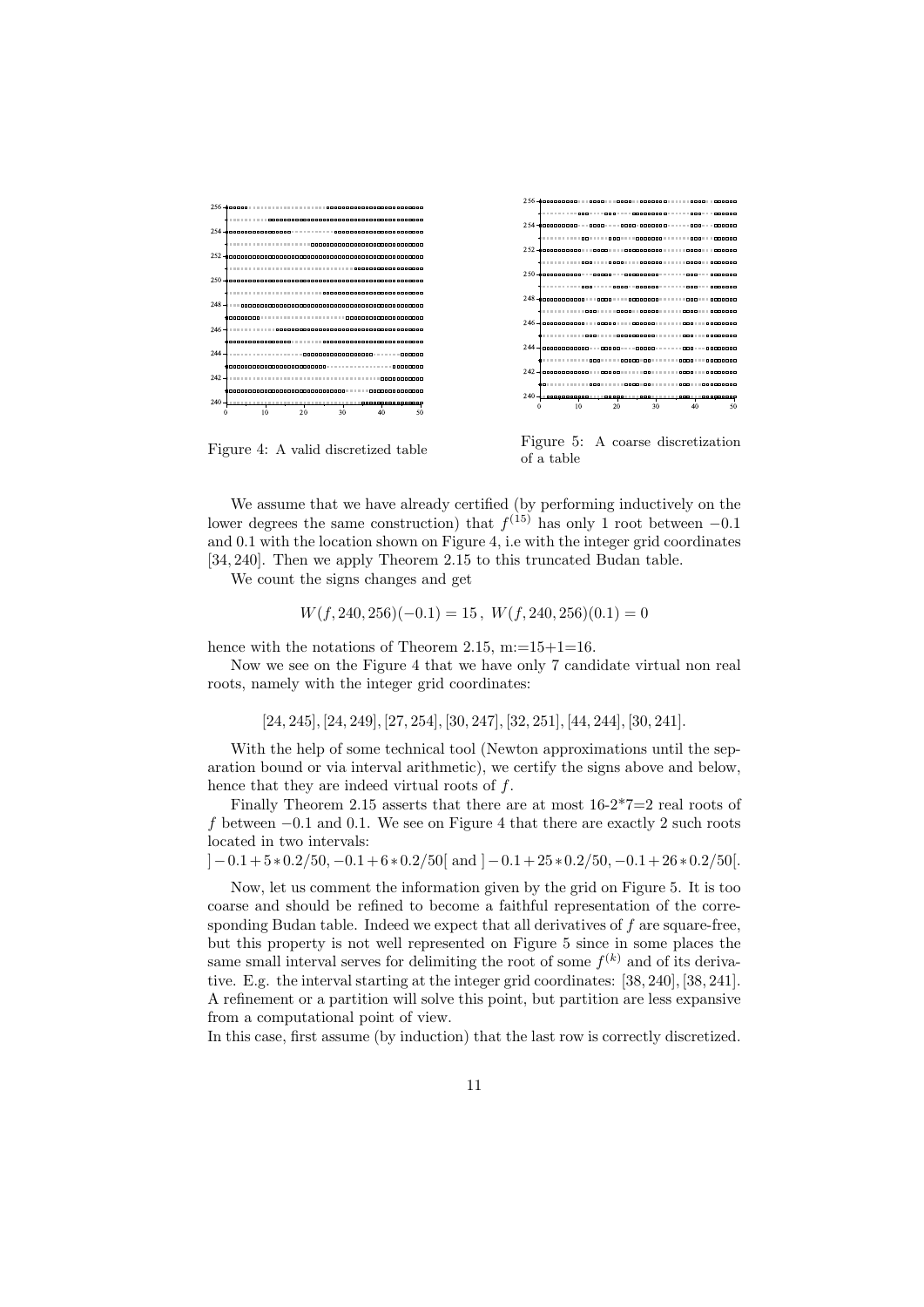

Figure 6: a Mignotte polynomial

A partial Budan-Fourier count, the *W*(*f, u, v*) function of the previous section, shows that there are no non real virtual roots between  $x_{27}$  and  $x_{50}$ , similarly between  $x_0$  and  $x_{23}$ . Then there are 7 candidates virtual roots in  $[x_{23}, x_{27}]$ . This interval is included in [*−*0*.*1*,* 0*.*1] and it now requires the refinement performed in Figure 4 to separate the augmented virtual roots.

#### **3.2 A Mignotte polynomial**

Now let us describes what happens with the very different case of a Mignotte polynomial:  $n = 100$ ,  $f := x<sup>n</sup> + 2(5x - 1)$ . It is well known that this polynomial has only 2 very near real roots. It has also clearly a virtual non real root of multiplicity  $n-2$  at  $x=0$ , since its second derivative is  $n(n-1)x^{n-2}$ . An arithmetic grid with 300 elements between *−*0*.*1 and 0*.*3 will guess the virtual non real root of multiplicity  $n-2$  but will not distinguish between two near by real roots and virtual root near 0*.*2 as shown on Figure 6.

# **4 Valid discretization**

#### **4.1 Conditions**

In order to express conditions for a good discretization of the Budan table of a  $P$  polynomial  $f$ , we consider truncated tables of height 1 (resp. 2), i.e.  $P(f, a, b, n, n - 1)$  (resp.  $P(f, a, b, n, n - 2)$ ) and their 2 points discretizations, they give a 2 by 2 grid (resp. 2 by 3). We first assume that we know by induction that if the signs  $f'(a)$  and  $f'(b)$  are equal (resp. different) there are no root (resp. 1 root) between *a* and *b*. Then we classify the configurations of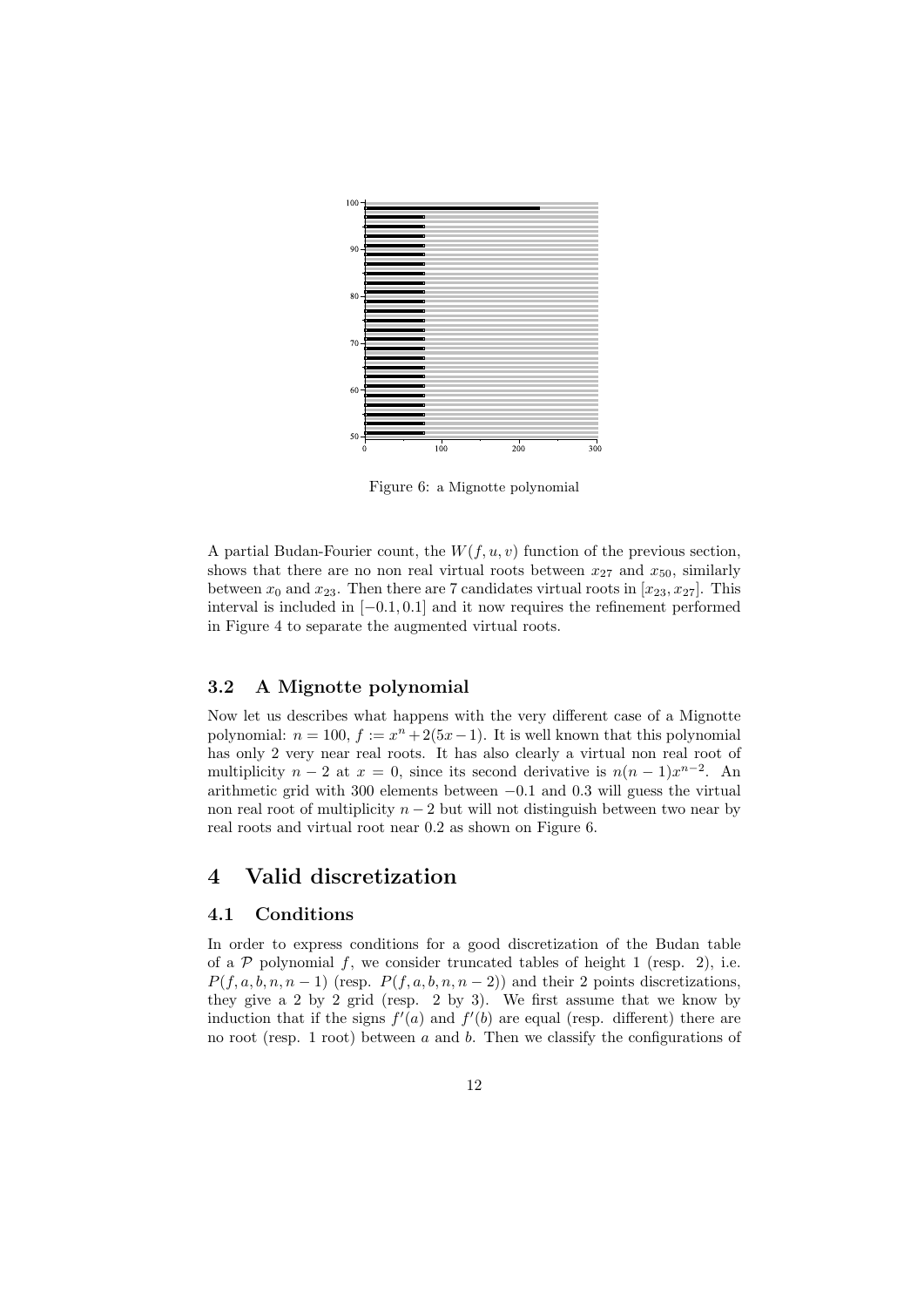



Figure 7: Distributions of signs

Figure 8: Signs for  $K_1$  or  $K_2$ 

roots for *f* in each of the 16 possible distributions of signs on the 2 by 2 grid. Since the roles of  $+$  and  $-$  are symmetric, we fix to  $+$  the sign in the upper left corner, and reduce to 8 the possible distributions of signs.

In the upper row in Figure 7, the 4 cases correspond to valid configurations of signs. In the lower row, the first case that we call  $K_1$  may correspond to a virtual root (possibly of higher multiplicity) or two roots, the second and third cases that we call  $K_2$  should be refined since they locate a root of a polynomial and of its derivative in a same interval, while the last case is impossible.

**Definition 4.1** A discretization of a truncated Budan table *P* by a grid  $[x_1, ..., x_N] \times [u, ..., v]$  is called valid, if and only if for each 2 by 2 square formed by the signs  $[B[i, k], B[i + 1, k], B[i, k + 1], B[i + 1, k + 1]$ , the last 3 cases in the lower row of Figure 7 (or the cases obtained by inverting the signs + and -), never happen.

In this section we consider a first computational strategy which amounts to check inductively by increasing degrees when either of the cases  $K_1$  or  $K_2$ appear, and refine the grid near these points until they are replaced by a case of the upper row of Figure 7 until it is certified that the considered case  $K_1$  corresponds to a virtual root. We are aware that this strategy performs unnecessary computations, but it clearly describe our approach; in the next section we will present a fast algorithm relying on exclusion tests.

The logical condition for case  $K_2$  is

$$
B[i,k] * B[i+1,k] = -1 \text{ and } B[i,k+1] * B[i+1,k+1] = -1.
$$

The logical condition for case  $K_1$  is for  $e = 1$  or  $e = -1$ ,

 $B[i, k] = -e$ ,  $B[i+1, k] = e$  and  $B[i, k+1] = B[i+1, k+1] = e$ .

Moreover, we have the following simple but useful result.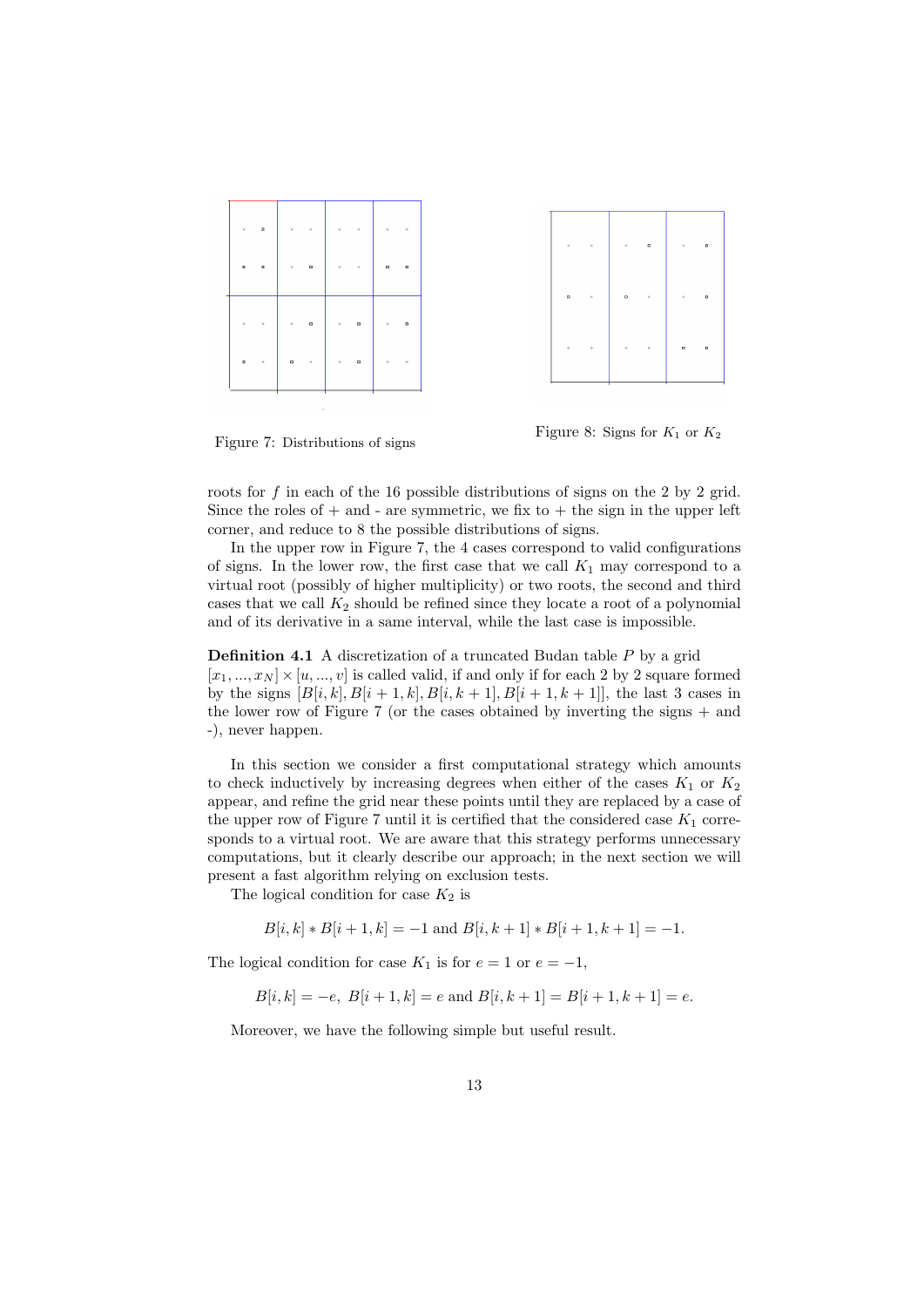**Lemma 4.2** For each of the 3 cases of type  $K_1$  or  $K_2$ , only one configuration *of a 2 by 3 rectangular grid is allowed, if we assume (by induction) that the lower part of the discretization is valid. These configurations have equal signs on the lower third row, they are shown on Figure 8.*

#### **4.1.1 Approximation theorem**

Let f be a monic  $(P)$ -polynomial of degree *n*, consider a sub table  $P :=$  $P(f, a, b, u, v)$  of its Budan table *BT*. *P* is delimited on the *x* axis by two real numbers *a* and *b* which are not root of a derivative of  $f, a < b$ , and on the second coordinate by two integers *u* and *v* such that  $0 \le u \le v \le n$ .

Denote by  $W(x) := W(f, u, v)(x)$  the function giving the number of sign changes in the sequence formed by the derivatives  $f^{(n-k)}$ , with  $u \leq k \leq v$ evaluated at *x*. Let  $m_2 := W(a) - W(b)$ .

Assume that  $f^{(n-u)}$  has  $r_1$  real roots between a and b.

**Theorem 4.3** *With the previous notations and definitions, consider the discretization of the table*  $P := P(f, a, b, u, v)$  *by a grid of points. Assume that the cases*  $K_2$  *never happen and that all the squares of*  $P$  *verifying*  $K_1$  *are certified to correspond to virtual roots. Assume that the discretization shows r*<sup>1</sup> *changes of signs on the lower row (which corresponds to the real roots of*  $f^{(n-u)}$ ) and  $p_1$ *of them verify*  $K_1$ *. Let*  $m_1 := r_1 - p_1$  *and*  $m := m_1 + m_2$ *.* 

*Then the sub table*  $P$  *has*  $l+p$  *same-color-connected components, with*  $m = l+2p$ *; the top row of P has l change of signs (they locate the l roots of*  $f^{(n-v)}$  *between a and b); and there are p same-color-connected components ends indicting the virtual non real roots of*  $f^{(n-v)}$  *in P* (hence virtual non real roots of f).

Proof: It is a direct consequence of the definitions and of the previous results.

#### **4.2 Refinements**

Here, we present for each of the two cases  $K_1$  and  $K_2$  described in the previous section, a refinement scheme relying on Newton-Raphson algorithm.

#### **4.2.1 For** *K*<sup>2</sup>

The two sub cases corresponding to  $K_2$  have symmetric shapes, so it suffices to consider the one with positive convexity. Take a derivative *g* of *f* corresponding to case  $K_2$  on an interval [ $a, b$ ], and assume (by induction) that the lower grid is valid. Consider the points *A* and *B* of coordinates  $A := [a, g(a)], B := [b, g(b)]$ and the intersection point *C* of the two tangent lines to the graph of *g* at *A* and *B*. By positive convexity the graph of *g* is contained in the triangle *ACB*.

The hypothesis  $K_2$  says:  $g(a) > 0$ ,  $g'(a) < 0$ ,  $g(b) < 0$ ,  $g'(b) > 0$ , and  $g_{[a,b]}'' > 0$ . We look for  $\gamma$  such that  $a < \gamma < b$  and  $g(\gamma) \leq 0$ ,  $g'(\gamma) < 0$ .

We apply the classical Newton-Raphson algorithm to  $g(x) - g(b)$  starting from *a*, and stop when the root of *g* is isolated. More precisely:

 $c := a - \frac{g(a) - g(b)}{g'(a)}$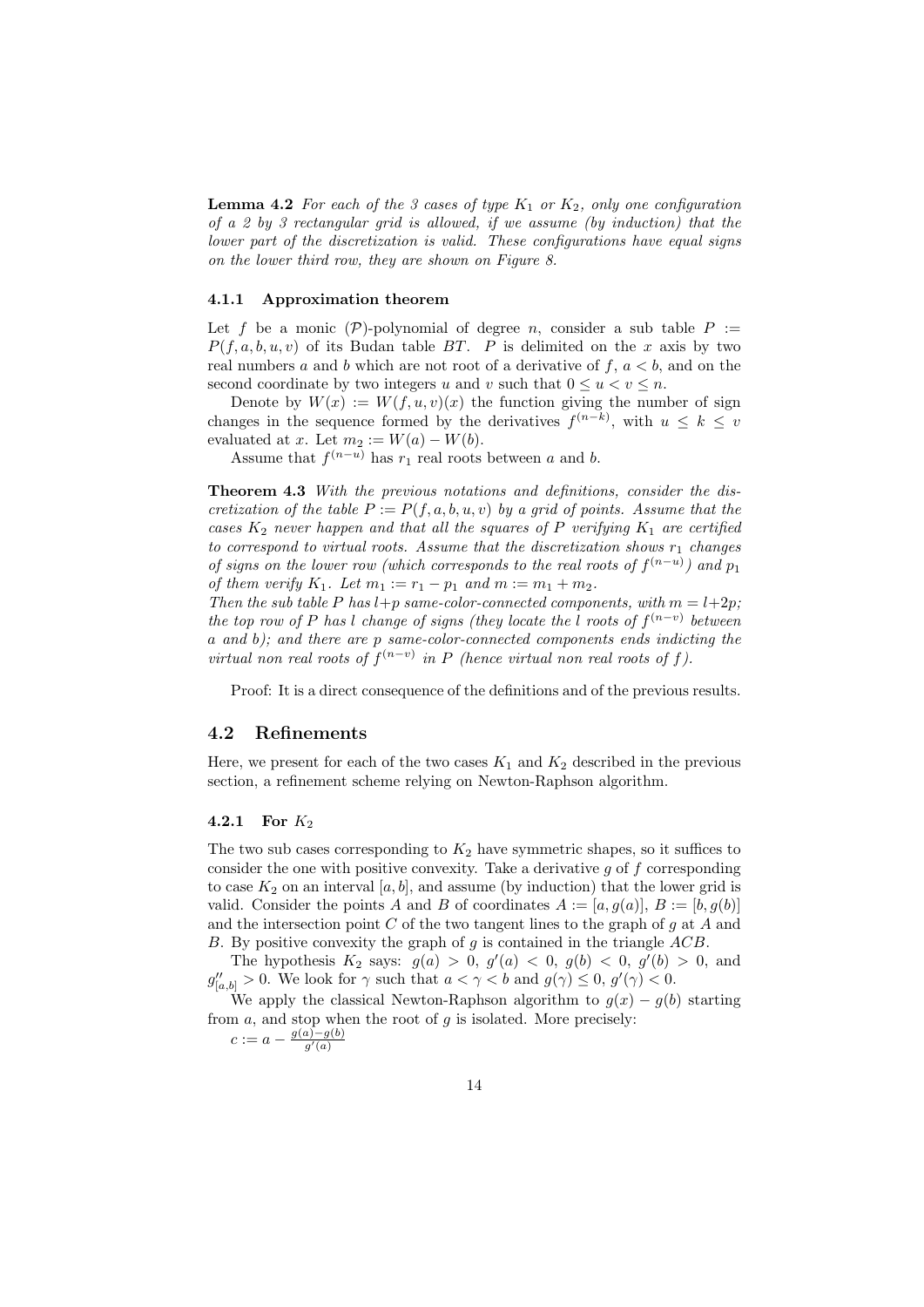if  $g(c) \leq 0$ , then RETURN( $\gamma := c$ ), else update  $a := c$  end if.

Note that by positive convexity we have always  $g'(c) > 0$ . Since the algorithm has quadratic convergence and the distance between a root of *g* and a root of  $g'$  is assumed greater than the separation bound *s*.

#### **4.2.2 For** *K*<sup>1</sup>

Take a derivative *g* of *f* corresponding to case  $K_2$  on an interval [a, b], and assume (by induction) that the lower grid is valid. Consider the points *A* and *B* of coordinates  $A := [a, g(a)], B := [b, g(b)]$  and the intersection point *C* of the two tangent lines to the graph of *g* at *A* and *B*. By positive convexity the graph of *g* is contained in the triangle *ACB*.

The hypothesis  $K_1$  says:  $g(a) > 0$ ,  $g'(a) < 0$ ,  $g(b) > 0$ ,  $g'(b) > 0$ , and  $g''_{[a,b]} > 0.$ 

We want to determine if the graph of *g* cuts the *x* axis between *a* and *b*. This will not be the case if the second coordinate of the intersection point *C* is positive. While if the graph cuts the *x* axis, we detect it via a  $\gamma$  such that  $a < \gamma < b$  and  $g(\gamma) \leq 0$ , and more likely when the decision is tough  $g'(\gamma)$  will be "near" 0.

We will test the two possibilities with an iterative algorithm which alternates two computations: a Newton step for  $g'$  starting at  $a$  (or  $b$ ) which updates  $a$  (or *b*) and a step computing the coordinates [*c, L*] of the intersection *C* of the two tangents and proceeds as follows.

If  $g(c) < 0$  then we return that the interval corresponds to two distinct roots. If  $L > 0$  then we return that the interval corresponds to a virtual root, moreover without tangency; else if  $g'(c) \leq 0$  then update  $a := c$ , else update  $b := c$  end if end if.

If the size of the interval becomes lower than the two separation bounds then there is a virtual root with tangency.

An alternative test that  $q$  remains positive on a small interval  $[a, b]$  when we do not know that  $g'' > 0$  but when  $b - a < 2^{-l}$  is much smaller than 1 is to test if

$$
g(a) - (b - a)g'(a) > \sum_{k=2}^{k=n} \frac{g^{(k)}(a)}{k!} 2^{-lk}.
$$

The last possibility to consider is when we already had a virtual root which is a multiple root of *f* or of a derivative of *f*. Then we rely on the separation bounds.

# **5 Algorithms for a** (*P*) **polynomial**

In this section, we describe a fast algorithm for virtual roots isolation for a  $(\mathcal{P})$ polynomial, it already contains the main difficulties since we also consider the possibility of clusters. The general case addressed in the next section will follow. We present a (pessimistic) estimation of the worst case bit complexity of our algorithm for a polynomial *f* with integer coefficients of length  $\tau = \tilde{O}(n)$ , then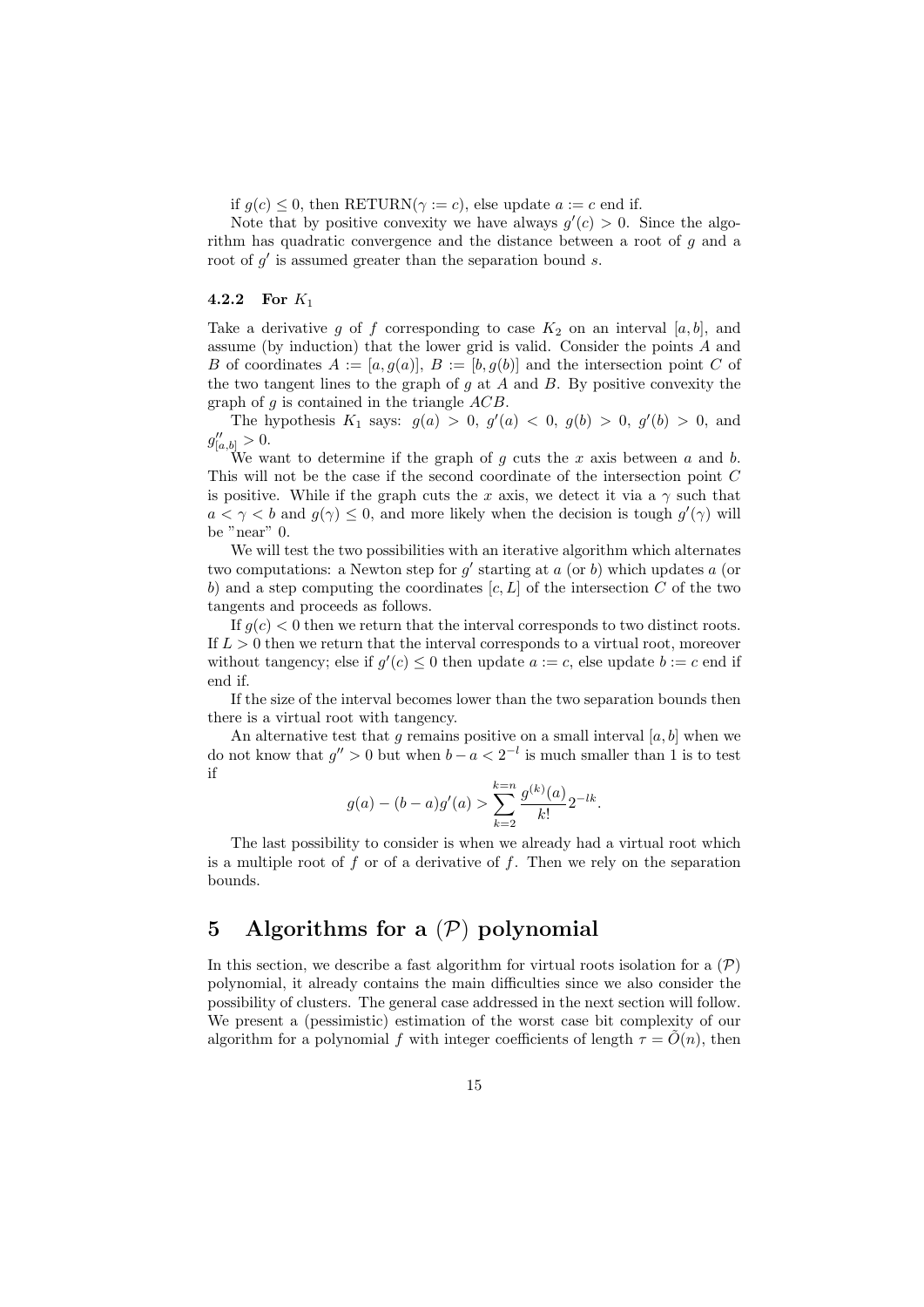it is known that the roots of *f* and all its derivatives are in  $[2^{-M}, 2^M]$  with  $\tau = \tilde{O}(n)$ . Moreover, we assume given a separation bound between each pair of roots of each derivative of *f*, equal to  $s = 2^{-N}$  with  $N = \tilde{O}(n^2)$ . (That is one of the point that we find pessimistic and would like to improve in a future work).

#### **5.1 Subroutine TWO**

We first consider the basic case where we have an interval  $I = [a, b]$ , such that the Budan-Fourier count  $BF(f, I)$ , (the difference between the two signs variations) is equal to 2. We want to determine if there are 2 distinct real roots of  $f$ , else compute the augmented virtual root i.e determine a degree  $k > 0$  such that for an interval  $I' = [a', b']$  included in *I*,  $f^{(n-k+1)}$  keeps a constant sign on *I'* and  $f^{(n-k)}$  has one simple root in *I*' with  $BF(f^{(n-k)}, I) = 1$ .

Assume that neither *a* nor *b* is a root of a derivative of *f*. Let  $k_1$  be the greatest integer such that  $BF(f^{(n-k)}, I) < 2$ . Necessarily  $k \geq k_1$ . Then for any  $k' > k_1$ ,  $f^{(n-k')}$  has either 0 or 2 roots in *I*, hence  $f^{(n-k')}(a)$  and  $f^{(n-k')}(b)$  have the same sign. Moreover by monotony,  $f^{(n-k'-1)}(a) < f^{(n-k'-1)}(b)$ . These remarks allow to restrict the interval  $|k_1, k_2|$  where  $k$  should be searched. See Figure 3. We proceed by a binary search so in at most  $log(k_2 - k_1)$  steps. At each step, we test with an integer  $k'$ , let  $g := f^{(n-k')}(x)$ , and apply to  $g$  Newton steps starting from *b* to search a value  $c < b$  such that  $g(c) < 0$ . If *c* is found in  $[a, b]$  then we update  $k_1 : k'$  and  $a := c$ . Else we update  $k_2 : k'$ . Notice that *g* decreases from *b* to *c*, (or to *a* if there is no *c*) and that we have  $g'' > 0$  on this interval  $[c, b]$ , except for  $k' = k + 1$ , detected at the end of the loop and where we proceed as in subsection 4.4.2.

#### **5.2 Preprocessing**

We perform  $3M = \tilde{O}(n)$  steps of the following bisection, construct a binary tree of segments  $I = [a, b]$ , and update three sets  $A$ ,  $B$  and  $BB$ . When we start *B*and *BB* are empty and *A* contains  $[2^{-M}, 2^M]$ .

Pick  $I = [a, b]$  from *A*, and delete it from *A*, by fast Taylor shift expand  $f(x + b)$ *a*) and  $f(x + b)$  then compute the Budan-Fourier count  $S := BF(I)$ , i.e the difference between the two signs variations.

- If *S* = 0 then discard *I*.
- If  $S = 1$  then put *I* in *BB*.
- If  $S = 2$  then put *I* in *B*.
- Else divide *I* by its middle  $m(I)$  then add  $[a, m(I)]$  and  $[m(I), b]$  to *A*.

At the end of the preprocessing, the set *A* contains *u* intervals  $I_i = [a_i, b_i]$ such that  $b_i - a_i < 2^{-2M}$  and  $\sum_{1 \leq i \leq u} BF(I_i) \leq n$ . Moreover following [21], we assume that these intervals are separated by  $\tilde{O}(n)$  times their size and will call them "clusters" of virtual roots.

The intervals in *BB* will correspond to interval isolating a root of *f*. We will later apply Subroutine TWO to the intervals in *B*.

The total bit cost the preprocessing is of order  $\tilde{O}(n^4)$ .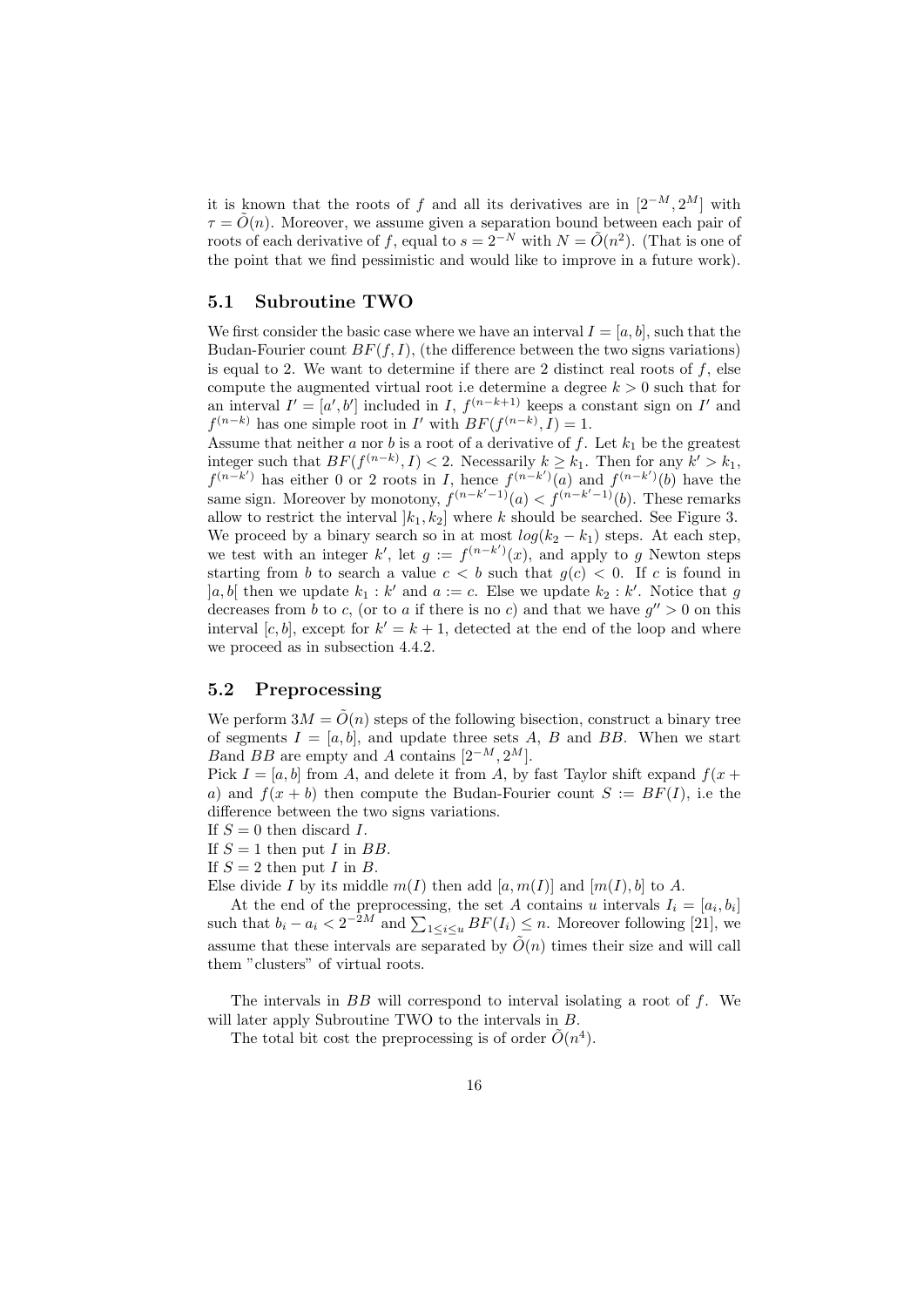#### **5.3 Processing**

Now instead of performing bisection of  $I \in A$  by the middle  $m(I)$ , we perform the 2 following steps which aims bounding the clusters of augmented virtual roots in rectangles of type  $I \times [k_1, k_2]$ . Now in *A* and *B* we collect not only the intervals *I* but indeed the products  $I \times [k_1, k_2]$ . Just after the preprocessing we start with  $k_1 = 0$  and  $k_2 = n$ .

1) Cutting the bottom and refining:

For a chosen  $I \times [k_1, k_2]$  in *A*, we first compute the lower degree  $k + 1$  such that the Budan Fourier count  $BF(f^{(n-k-1)}(I))$  becomes greater or equal to 2. Therefore  $f^{(n-k)}$  admits a simple root on *I* and all its derivatives have one or zero (simple) root on *I*. We propose to perform two Newton steps (or as usual in numerical recipes, mix it with some bisection to avoid to encounter a cycle, since we cannot certify convexity, but still achieve quadratic convergence) from *a* and *b* to compute *a*<sup>*'*</sup> and *b'* with  $a \leq a' \leq b' \leq b$ . Then update the sets *A* and *B* as explained above.

2) Cutting the top:

If for some  $I \times [k_1, k_2]$  in A the total multiplicities of the cluster of virtual roots in *I*, detected by the changes in the signs variations, is greater than  $k_2$ − $k_1$ , it means that in the cluster should be divided at least in two parts. Starting from the top, a probable "weakest link" is the the value  $k_3$  where the partial difference of signs variations  $W(f, u, v)$  on *I* (see section 3) pauses. So we perform one of the same sign test  $K_1$  on *I*. If it succeeds, we delete  $I \times [k_1, k_2]$  from *A*, then add  $I \times [k_1, k_3]$  and  $I \times [k_3 + 1, k_2]$  in *A*. Note that  $f^{(n-k_3-1)}$  admits a simple root on *I*.

We stop either when *A* is empty or if the sizes of all remaining intervals *I* are smaller than the separation bound.

#### **5.4 Illustration with Figure 4**

We consider the example shown in Figure 4, assume that at the end of the preprocessing  $I = [-0.1, 0.1]$  and  $I \times [240, 256] \in A$ ; and  $I \times [0, 240]$  has already been processed, in particular the real root shown in the last row is simple. We start with a cluster of  $S(I, 240, 256) = 16$  virtual roots counted with multiplicities, and cut it into smaller clusters. In this illustration the values obtained by Newton steps are denoted using the letter *N* .

**Step 1:** we perform two Newton steps,  $\mathcal{N}(f^{(15)}, x_0) \to x_{20}, \, \mathcal{N}(f^{(15)}, x_{50}) \to$  $x_{40}$ . so we easily decompose  $I \times [240, 256]$  in 3 parts, the left one and the right one are added to *B* so let us concentrate on the new cluster. We update *A* adding  $I_1 := [x_{20}, x_{40}]$  and  $S([x_{20}, x_{40}], 240, 256) = 13$ .

**Step 2:** we perform two Newton steps,  $\mathcal{N}(f^{(15)}, x_{20}) \to x_{26}, \, \mathcal{N}(f^{(15)}, x_{40}) \to$ *x*<sub>35</sub>. Then the rectangle  $[x_{20}, x_{40}] \times [240, 256]$  is discarded;

we set  $I_2 := [x_{20}, x_{26}], I_3 := [x_{26}, x_{35}],$  add  $I_2 \times [245, 256]$  and  $I_3 \times [240, 256]$  to *A*, with  $S([x_{26}, x_{35}], 240, 256) = 8$  and  $S([x_{20}, x_{26}], 245, 256) = 5$ .

Now since 256 *−* 245 = 11 *>* 5 we try to cut *I*<sup>2</sup> *×* [245*,* 256] from the top: since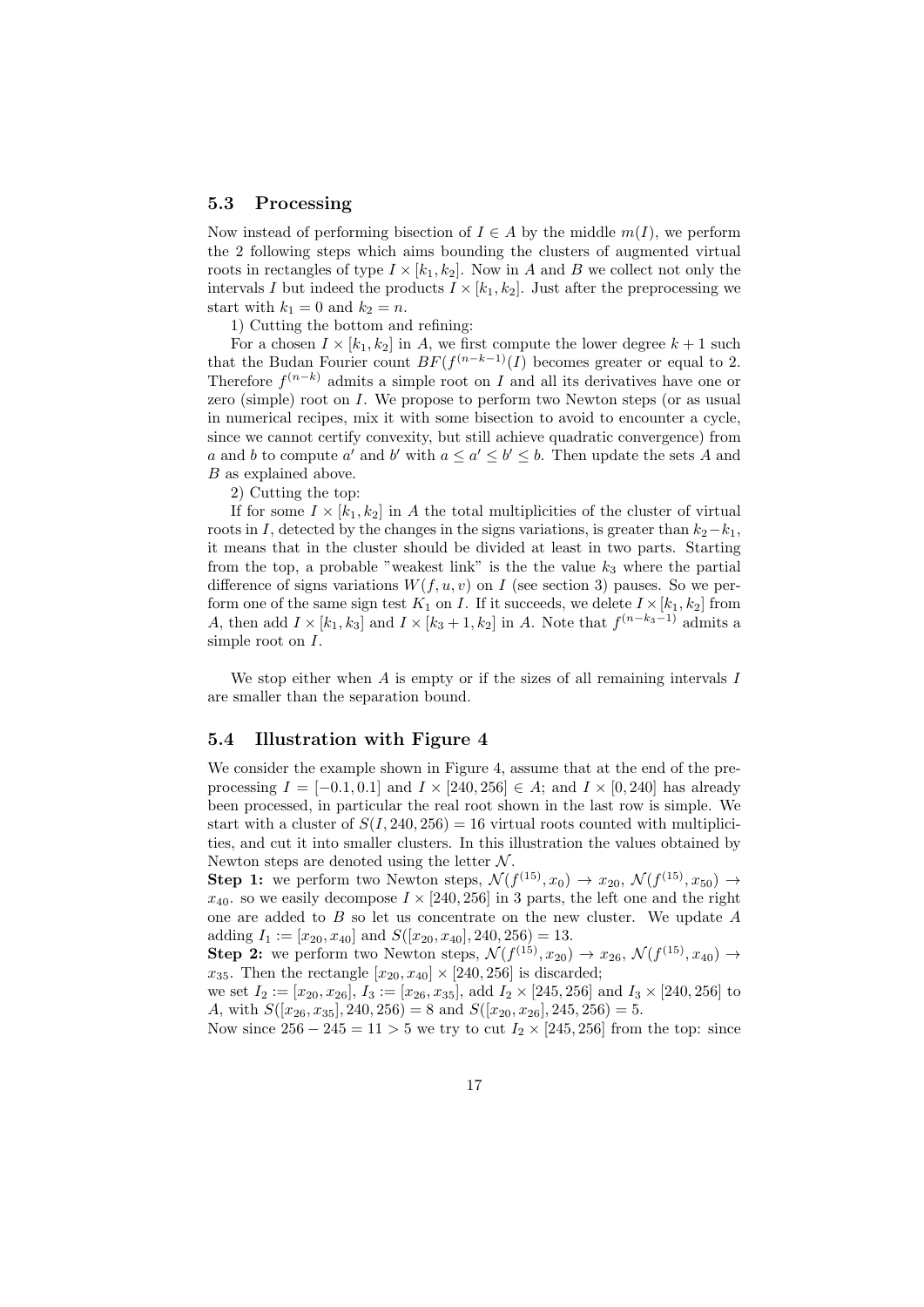the jumps of *W* are  $5, 4, 4, 4, 4, 4, 3, 2, 2, 1$ , we test if  $f'$  keeps the same sign (here positive) on *I*2.

Since it is so, we delete  $I_2 \times [245, 256]$  from *A*, then add  $I_2 \times [256, 256]$  to *B* and  $I_2 \times [245, 255]$  to *A*. etc ...

**Post processing:**

We consider all elements  $I \times [k_1, k_2]$  in *B*, which have multiplicity 2, and apply Subroutine TWO.

Finally check that all the augmented virtual roots of *f* has been well separated and certified.

Output the list of the augmented virtual roots of *f*. Output the list of the number of real roots (and their multiplicities) of each derivative of *f*.

#### **5.5 Worst case complexity, bit costs**

The depth of a Newton iteration tree is  $O(log(n))$ , i.e.  $\tilde{O}(1)$ . Hence the size of the total subdivision tree is in  $\tilde{O}(n)$ . However the last evaluations involve smaller intervals so are more costly, assuming pessimistically that all process go till the separation bound and that each separation bound is in 2*−<sup>N</sup>* with  $\tilde{N} = \tilde{O}(n^2)$ ; we arrive at a total bit cost of  $\tilde{O}(n^5)$  bits. This lags by a factor *n* behind the fastest (complex) root finding algorithms of Schoenague and Pan [21].

**Remark 5.1** Notice that for the same order of computational bit cost, i.e  $\tilde{O}(n^5)$ , one can get a set of isolating intervals of the roots for all derivative of *f*, and the shape of the Budan table of *f*.

Our bit costs also lags by a factor *n* behind the new subdivision algorithm for square-free polynomials presented by Sagraloff in his very recent arXiv preprint [24]. However this paper relies on a more subtle separation bound which is the product of all the separation bounds of all the complex roots of *f*; he uses it for his fine interpretation of Obrechkoff theorems.

We do not have yet in our setting any estimation of a similar smart separation bound for the augmented virtual roots of *f*.

However, if we restrict to the problem of separating simple real roots of a square-free polynomial, we can implement an early detection subroutine explained below, and discard most branches of the subdivision tree.

In that case we believe (but we did not prove yet) that our approach could also take advantage of a smart separation bound, drop the extra factor *n* and also meets quasi optimal complexity bounds.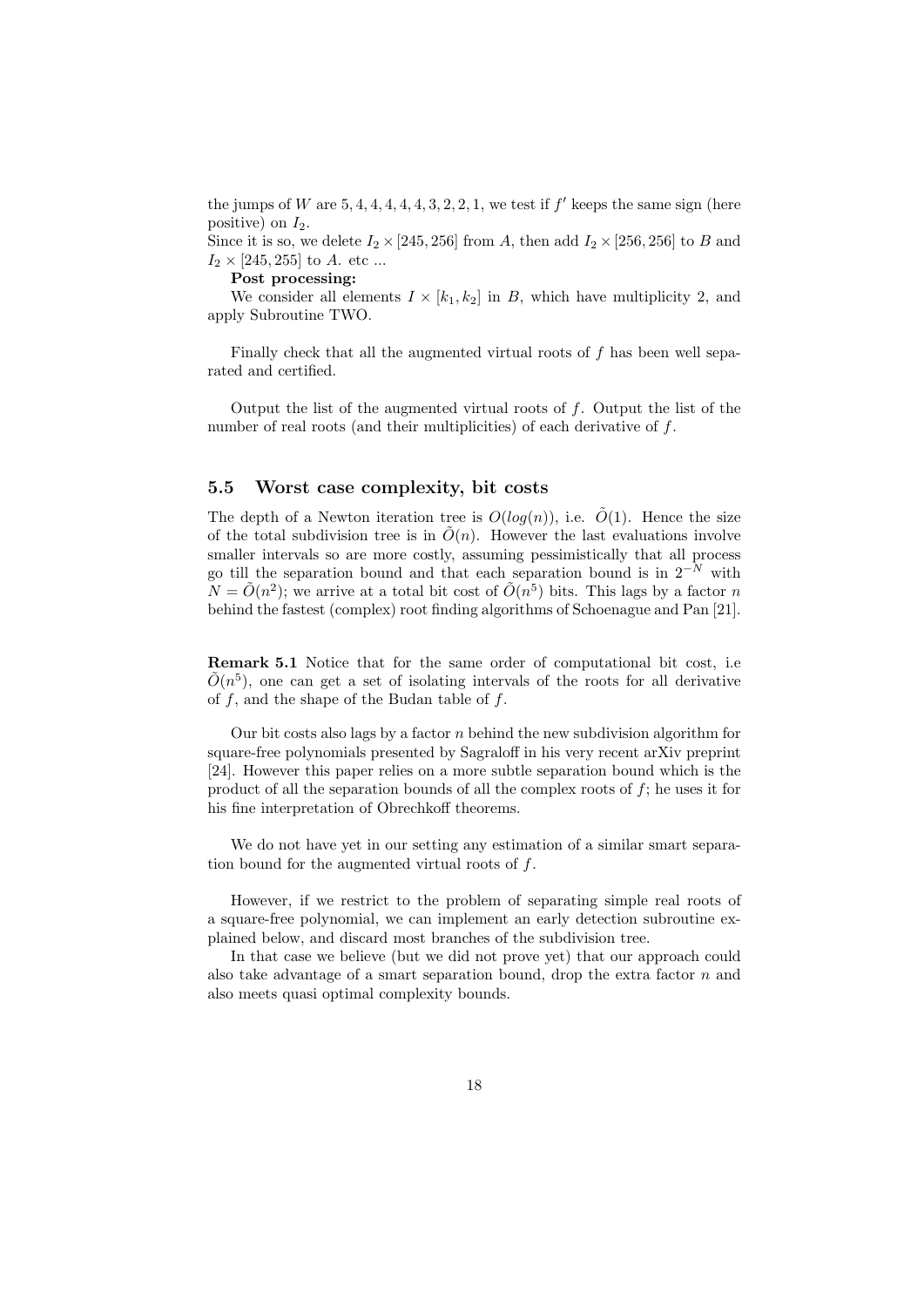#### **5.6 Early detection**

Assuming that *f* is square-free, after the pre-processing we can concentrate on finding only the real roots of *f*.

We proceed as in the previous subsection but we discard from the set *A* all rectangles  $[a, b] \times [k_1, k_2]$  such that  $k_2 < n$ .

With the assumptions and  $b - a < 2^{(-L)}$  with  $L = \tilde{O}(n)$ , in "many" cases the same-sign test will work and certify in the early stage of the subdivision process that  $k_2 < n$ .

**Remark 5.2** If we suspect that *k < n* an alternate procedure could be to apply a Moebius transform (i.e. a translation composed with an inversion). A generic inversion will not lower the multiplicity of a multiple root (or of a compact cluster) of *f*, however it will spread out and separate the multiple root (or of a compact cluster) of a derivative of *f* which are not root of *f*. One Moebius transform by cluster is enough. Notice that other differentiable bijections, e.g polynomial transform, will do the same effect but they will increase the degree of *f*.

## **6 General case**

We follow essentially the same algorithm and analysis as in the previous subsection.

The only difference is that the multiplicity of a virtual root can be greater than 2. In the Budan table of *f* this means as in Figure 3, that some ends of same-sign-connected components instead of being surrounded by points with the opposite sign can have just above them a zero. In other words the corresponding graph admits a tangency.

This can give rise to singular Newton like approximations, but in the previous section we already took it into account with the clusters, and proposed a safe bottom-up process.

Therefore the only difference will appear at the very last steps. at this point we rely on the second separation bound (we assumed a lower bound  $2^{-N'}$  with  $N' = \tilde{O}(n^2)$  which allow to distinguish the tangency hence the equality of the *x* values of the augmented virtual roots. At the same order bit complexity cost:  $\tilde{O}(n^5)$ .

The algorithm similarly output all virtual roots of *f* but also their multiplicities.

# **7 Experiments**

We have implemented a prototype of our algorithm which needs to be tuned and optimized, nevertheless it produces interesting informations.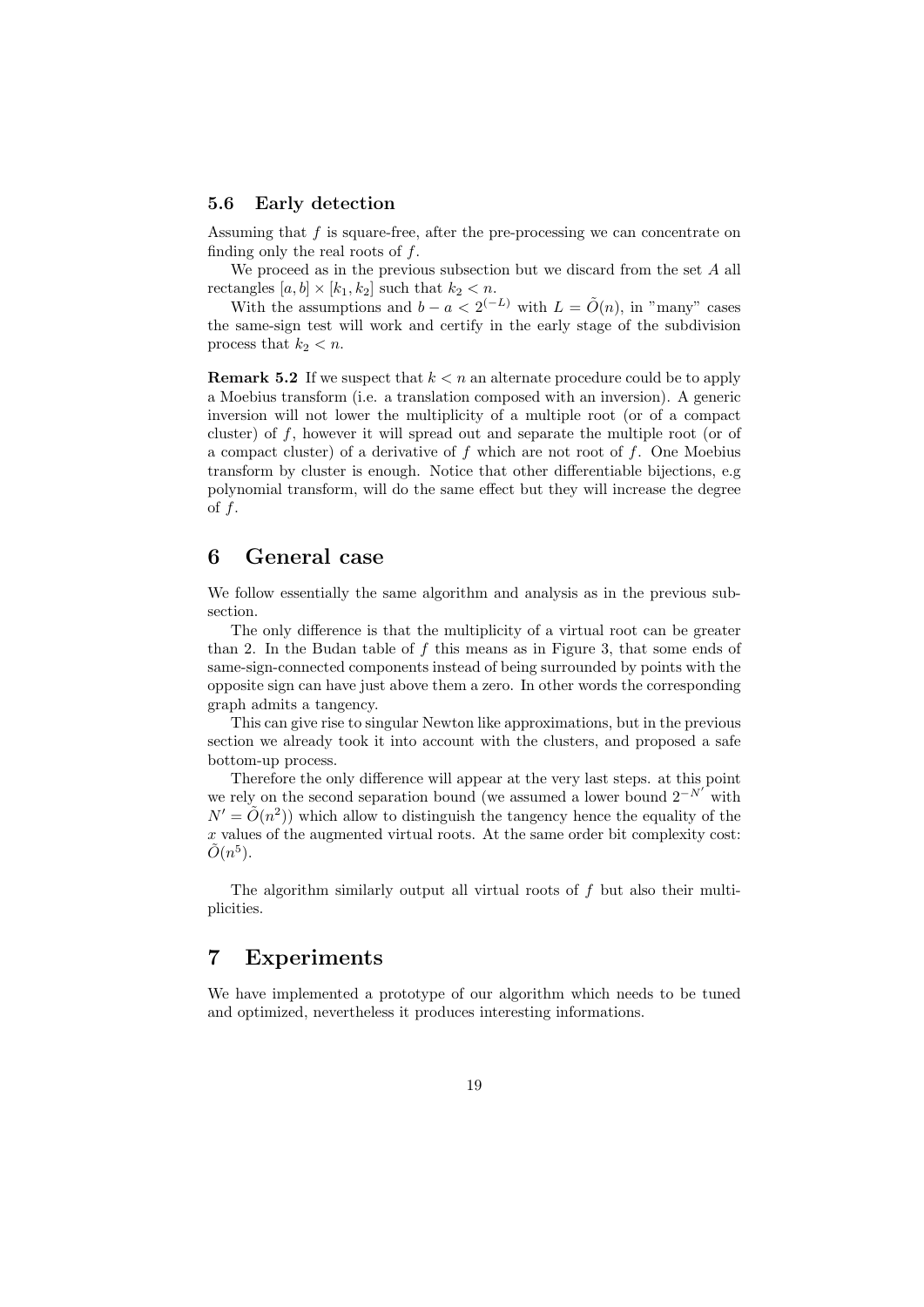The usual benchmarks where *f* is either a classic random polynomial or Laguerre or Wilkinson or Mignotte polynomials are somehow rough since either the separation bounds are not small or one of their first derivative is a polynomial with many well separated real roots, or if they admit clusters there are only one or two of them. Therefore the efficiency of our approach reduces to the efficiency of the used Taylor shifts which computes the  $f(x + a)$  in the preprocessing. We are not aware of other benchmarks, but it would be interesting to develop a great variety of them.

#### **7.1 A composed example**

Here, to present and comment our algorithm on a complete example, we consider the following polynomial (composed with the previous ones with the following notations:  $f := Wilkison(n) := \prod_{0 \le i \le n} (x - i) Kac(96) := \sum_{0 \le i \le n} a_i x^i$  where *a<sup>i</sup>* are random real numbers following a standard normal distribution.

$$
f := Wilkison(32) * Mignotte(64) + round(10^{10} * Kac(96)).
$$

It has degree *n* = 96 with integer coefficients of of about 30 digits, hence *τ* about *n*. We chose a rather small degree to ease the description. We denote by  $V_f(a)$  the Budan Fourier count at the value *a* (i.e. the number of sign changes in the sequence of derivatives evaluated at *a*).

After few (less than  $log(n)$ ) checks. We see that  $V_f(-1/2) = 96$ ,  $V_f(7/2) = 1$ , and  $V_f(4) = 0$ . So f admits a simple real root between 3.5 and 4 and all the subdivisions will happen in [*−*1*/*2*,* 7*/*2] an interval of size 4. In order to illustrate the potential of our approach we perform a "short" preprocessing.

#### **7.2 Preprocessing**

We construct a bisection tree of depth 7 i.e. *log*(128), we collect the intervals of size about  $1/32$  in 3 sets: *BB* contains the intervals  $[a, b]$  such that  $V(a) - V(b) = 1$  isolating a simple root of *f*, *B* contains the intervals [*a, b*] such that  $V(a) - V(b) = 2$  isolating a virtual non real root of *f*, or two simple roots of *f*, (they will be solved later in a post processing), *A* contains the intervals [ $a, b$ ] such that  $V(a) - V(b) \geq 3$ , that we call "clusters".

For this example, *BB* contains 4 simple roots: [[1*,* 33*/*32]*,* [63*/*32*,* 2]*,* [3*,* 97*/*32]*,* [3*.*5*,* 4]]. At this stage we cannot certify that they are the only ones. *B* contains 15 intervals: *B* := [[3*/*32*,* 1*/*8]*,* [1*/*8*,* 5*/*32]*,* [1*/*4*,* 9*/*32]*,* [3*/*8*,* 13*/*32]*,* [9*/*16*,* 19*/*32]*,* [5*/*8*,* 21*/*32]*,* [21*/*32*,* 11*/*16]*,* [11*/*16*,* 23*/*32]*,* [3*/*4*,* 25*/*32]*,* [25*/*32*,* 13*/*16]*,* [29*/*32*,* 15*/*16]*,* [15*/*16*,* 31*/*32]*,* [31*/*32*,* 1]*,* [39*/*32*,* 5*/*4]*,* [29*/*16*,* 59*/*32]].

So it remains 96*−*30*−*4 = 62 virtual roots counted with multiplicities. They are included in the 7 following intervals of *A*, for each of them we indicate the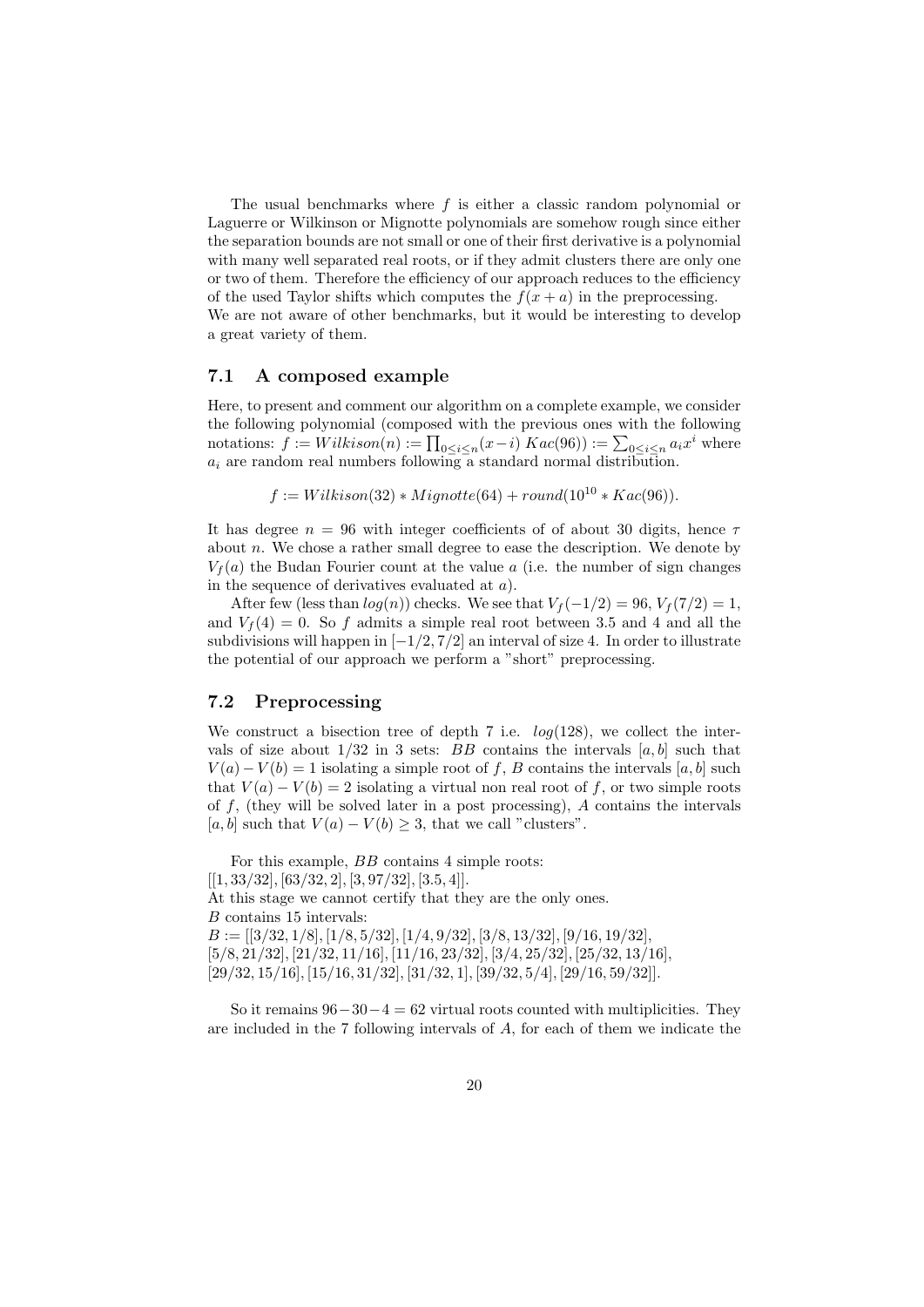value  $V(a) - V(b)$ .

 $A := [([-1/16, -1/32], 4), ([-1/32, 0], 36), ([1/16, 3/32], 4), ([3/16, 7/32], 6),$ ([5*/*16*,* 11*/*32]*,* 4)*,*([7*/*16*,* 15*/*32]*,* 4)*,*([17*/*32*,* 9*/*16]*,* 4)].

#### **7.3 Processing**

For this example, the small clusters can be solved and the new intervals put in the set *B*. So let us concentrate our description on the more compact cluster ([*−*1*/*32*,* 0]*,* 36).

We compare the two lists of signs at  $a = -1/32$  and  $b = 0$ , at their ends we read:  $[...,+,-,+]$  and  $[...,+,+,+]$  the last derivatives. Hence the degree 1 polynomial  $f^{(95)}$  vanishes on that interval, we compute a rough decimal approximation of its root,*−*0*.*0098. Then evaluate *V* (*−*0*.*01) = 80, *V* (*−*0*.*009) = 78, and recall that  $V(-1/32) = 92$ ,  $V(0) = 56$  were computed previously. Therefore after this Newton step, the first compact cluster is replaced in *A* by

2 new clusters ([*−*1*/*32*, −*0*.*01]*,* 12) and ([*−*0*.*009*,* 0]*,* 22); [*−*0*.*01*, −*0*.*009] is put in *B*.

Again let us e.g. concentrate our description on ([*−*0*.*009*,* 0]*,* 22).

We compare the two lists of signs at  $a = -0.009$  and  $b = 0$ . They are rather similar and differ only between the degrees 32 and 53: at  $b = 0$  there are only 21 signs + while at  $a = -0.009$  the signs  $-$  and  $+$  alternate (as described in section 2 for a multiple virtual root of multiplicity 22). We apply two Newton steps to  $f^{(64)}$  which is of degree 32, and compute two approximations, of the simple root of that polynomial in the interval, with a doubled precision of 10*−*<sup>4</sup> , we found  $a' = -10^{-4}$  and  $b' = 0$ . Moreover  $V(-10^{-4}) = 64$ . Hence we get two new smaller clusters: ([*−*0*.*009*, −*10*−*<sup>4</sup> ]*,* 14) and ([*−*10*−*<sup>4</sup> *,* 0]*,* 8).

Again we perform Newton steps, the first one with a precision of 10*−*<sup>4</sup> and the second one with a doubled precision of 10*−*<sup>8</sup> . etc...

When the interval is small enough, here 10*−*<sup>8</sup> , we check that we found the correct augmented virtual root. It is not a real root of *f*.

And so on, until *A* is empty and *B* contains 46 elements. For this cluster we computed the Newton steps with a precision up to  $2^{-50}$ , i.e.  $\tilde{O}(n)$ .

#### **7.4 Post processing**

Here we consider each element  $[a, b] \times [k_1, k_2]$  of the set *B*. We look for  $k \in [k_1, k_2]$ the greatest integer such that  $f^{(n-k)}$  has only one root in [ $a, b$ ]. We assume wlog that there is a safe value *k*' such that  $W(f, k', k_1, a) = W(f, k', k_1, b) + 1$  and  $W(f, k', k_1 + 1, a) = W(f, k', k_1 + 1, b) + 2$ . Then we apply our subroutine TWO. Its cost depends on the separation distance between the roots of the derivatives.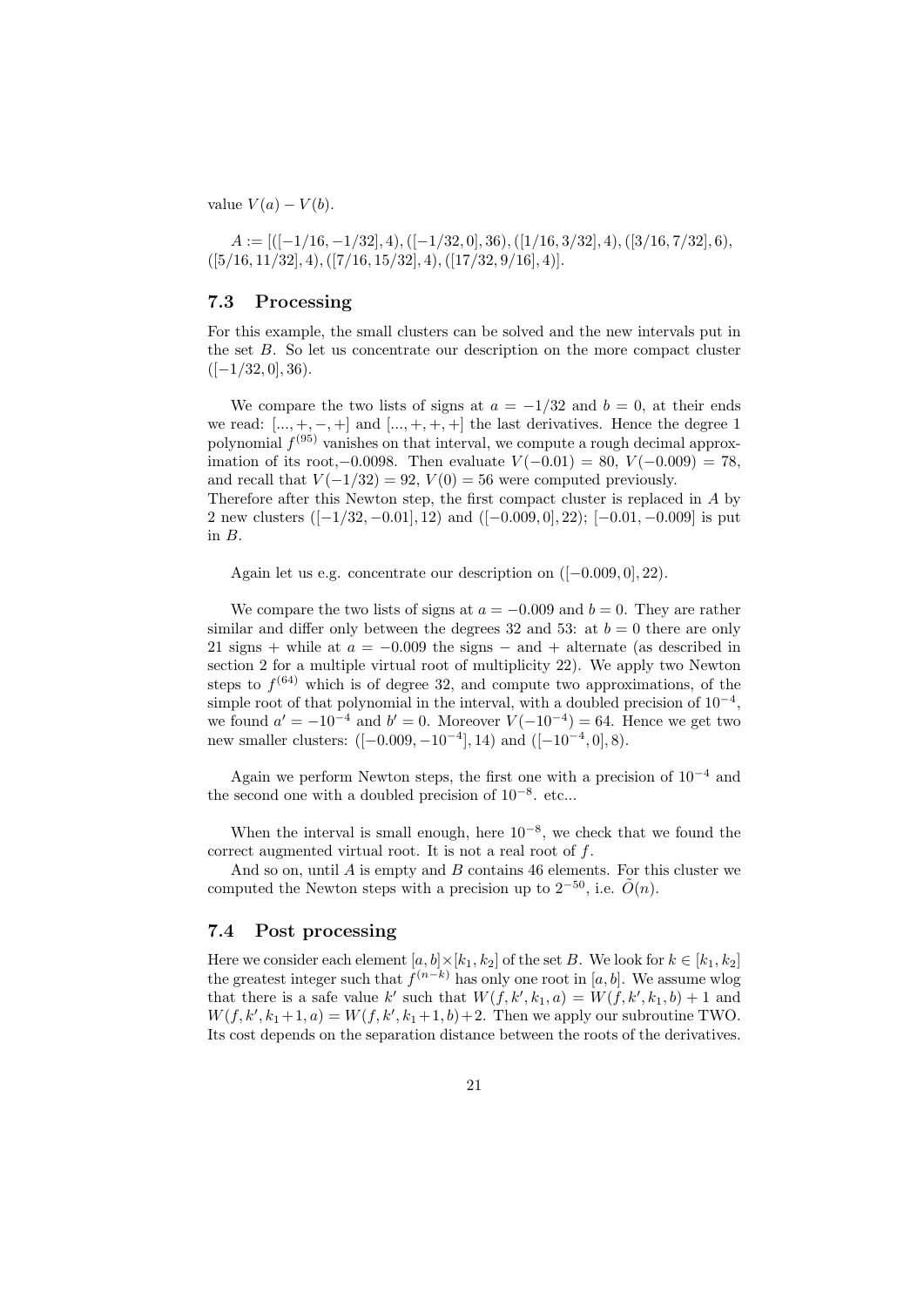#### **7.5 Early detection**

If we are only interested by computing the real roots, there is a test to get rid of a cluster of virtual roots which is not a multiple root of *f*. In this example consider the "compact" cluster  $([-1/32, 0], 36)$ .

We have  $f(0)$  5.10<sup>35</sup>, but then the signs of the last 30 coefficients of  $f$ alternate, therefore on [*−*1*/*32*,* 0] their contribution can only increase positively the approximation of  $f(x)$  given by the Taylor expansion. To estimate a lower bound of  $f(x)$  we only need to find an upper bound of the "remainder". Since  $|x|$  ≤ 2<sup>-5</sup> a bound is  $\sum_{i=31}^{i=n}$  *|*coeff(*f<sub>, x</sub>, i*)*|*2<sup>-5*i*</sup>, but this sum is expected to be very small, it is indeed about 10*−*<sup>35</sup>. Therefore after the preprocessing we can forget this cluster and subtract 36 from the cumulated multiplicities to be controlled.

More generally, we can take advantage of our knowledge of the signs to bound the remainder in a Taylor expansion.

# **8 Conclusion**

Although there have been many scientific works (and implementations) on real root finding algorithm via subdivision methods, the Budan-Fourier count which historically initiated the subject was not considered as an efficient tool. The reason is that, in contrast with Sturm count or Descartes rule of signs associated to Moebius transforms, it did not provide a termination criterium. In this article we presented a new subdivision based on an improved Budan Fourier count, extended to the derivatives of the input polynomial *f*, which now provides such a termination criterium.

Instead of just finding the real root of *f*, our approach allows to also find all the "augmented virtual roots" of *f*, and eventually the Budan tree and the Budan table of *f*. Those are new concepts that we introduced in a previous work and that we consider important abstract data associated to *f*. We view the proposed algorithm as successive approximations of these data. More precisely we have considered a quad-tree like approximations of truncated rectangles of the Budan table of  $f$ , in the spirit of the classical and improved Weyl algorithms as explained in [21] for complex root finding, and a bottom-up (with increasing degrees) processing.

The semantic of our approach is geometric and quite classical in singular Newton processes: the multiplicities or compact clusters of roots of *g* are controlled by a derivative of *g* having simple well separated roots. The depth and size of the subdivision tree are controlled by separations bounds.

The subject of virtual roots is still new and we do not have yet the fine estimates separation bounds known for the complex roots of a polynomial. We obtained a satisfactory bit complexity cost of  $\tilde{O}(n^5)$  for our all procedure.

But if we compare it with the best real root finding algorithms, it lags behind by a factor *n*, due to the lack of a good global estimate of all the separation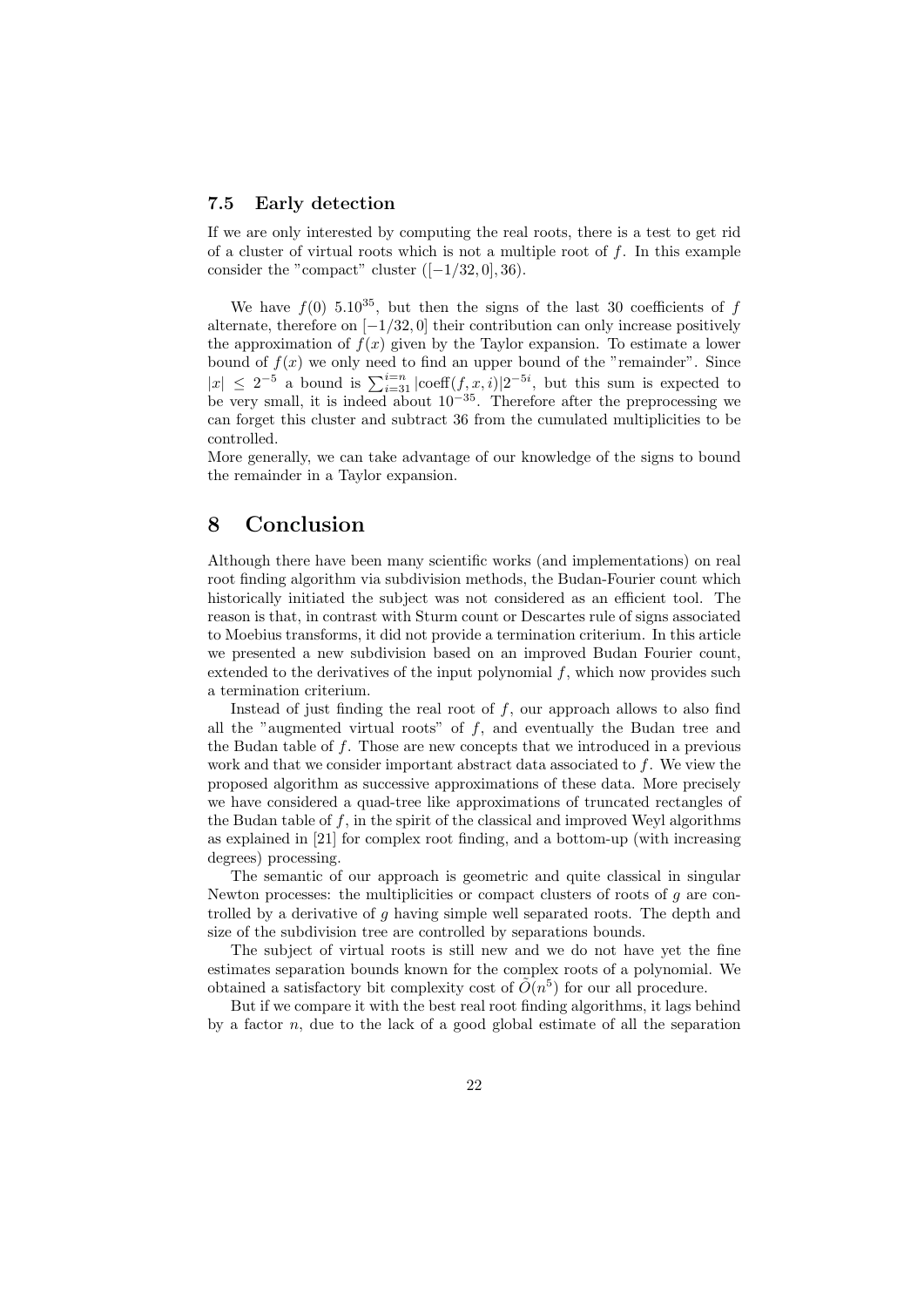bounds.

This will be a subject for future researches. Another direction of research is to study finely the effect of bijective transforms such as Moebius or Graeffe transforms on clusters of augmented virtual roots.

From another point of view, following the philosophy of [16] if the coeficients of the input polynomial *f* are approximate real numbers known with some precision (or given by some oracle), one can only expect to compute within some precision the virtual roots (or clusters of virtual roots). Our approach allows to achieve this goal.

In a joint paper in preparation, with Mariemi Alonso Garcia, we are applying the approach presented in this article to the important case of fewnomials.

We hope that our approach will be adopted and further developed, even in higher dimensions, by other researchers.

### **Acknowledgments**

The author thanks Henri Lombardi and Mariemi Alonso Garcia for valuable discussions. The paper was written the author visited the department of Algebra of the University Complutense in Madrid (Spain). This work was partially supported by the contract MathAmSud (11MATH-04-Complexity- Deterministic and probabilistic complexity of algorithms for solving equations) and by the European Marie Curie network SAGA.

# **References**

- [1] Abbott,J: Quadratic interval refinement for real roots. Poster presented at the 2006 Int. Symp. on Symb. and Alg. Comp. (ISSAC 2006).
- [2] Akritas Alkiviadis G., *Reflections on an pair of theorems by Budan and Fourier*, University of Cansas **22**.
- [3] Bembé, D: An algebraic certificate for Budan?s theorem. Journal of Pure and Applied Algebra 215 (2011) 1360 ? 1370.
- [4] Bembé, D and Galligo, A: Virtual roots of real polynomials and fractional derivatives. Proceedings of Issac'2011 pp 27-34, ACM, (2011).
- [5] Bochnack, J. and Coste, M. and Roy, M-F.: Real Algebraic Geometry. Springer (1998).
- [6] Bostan, A and Schost, E: Polynomial evaluation and interpolation on special sets of points. Journal of Complexity (Festschrift for the 70th birthday of Arnold Schnhage) Volume 21 Issue 4, August 2005.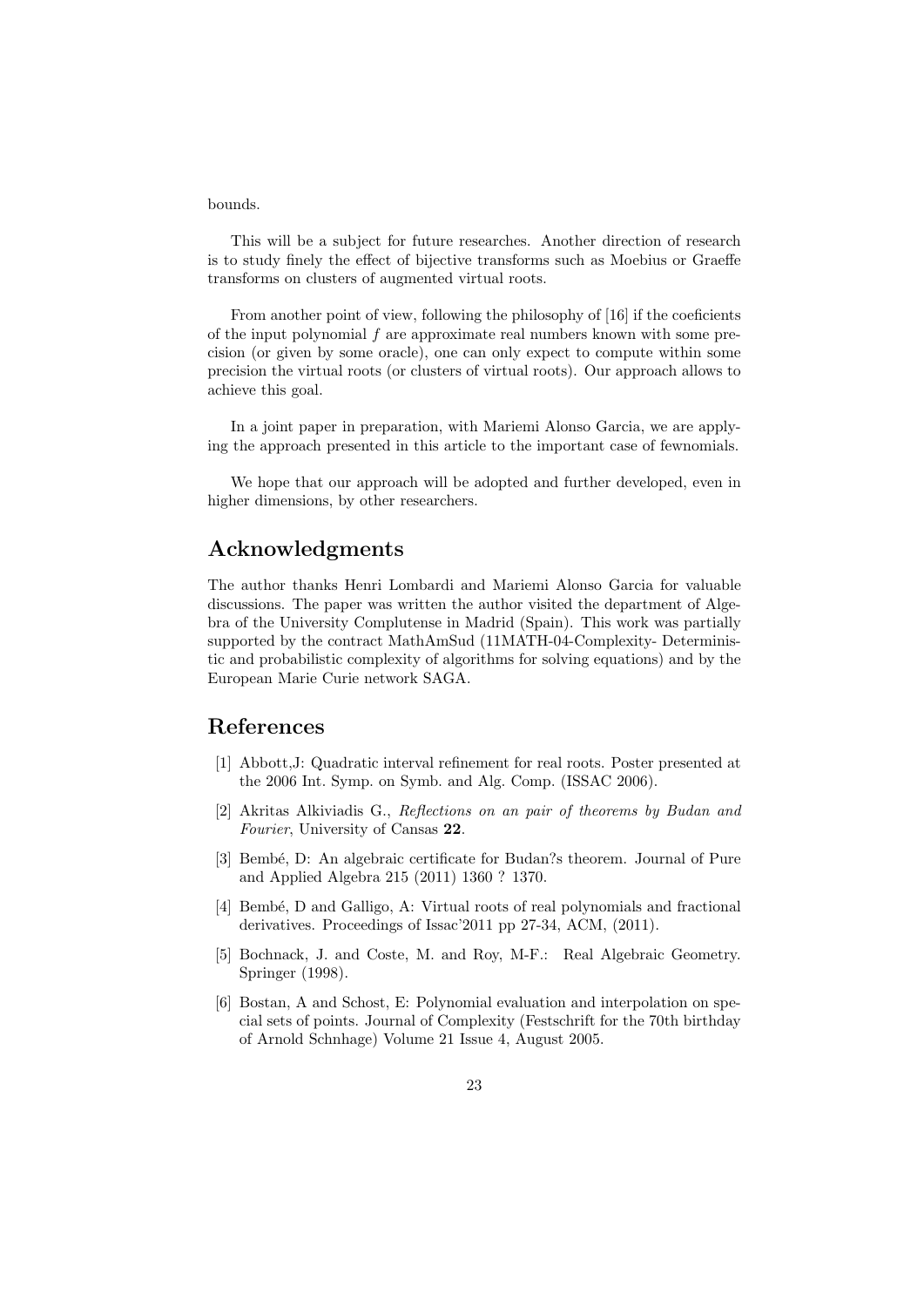#### Bostan

- [7] Budan de Boislaurent, *Nouvelle m´ethode pour la r´esolution des ´equations numériques d'un degré quelconque*. Paris (1822). Contains in the appendix a proof of Budan's theorem submitted to the Académie des Sciences (1811).
- [8] Coste, M and Lajous, T and Lombardi, H and Roy, M-F : Generalized Budan-Fourier theorem and virtual roots. Journal of Complexity, 21, 478- 486 (2005).
- [9] Eigenwillig,A and Sharma,V and Yap, C: Almost tight complexity bounds for the Descartes method. In ISSAC'06, pages 7178, 2006.
- [10] Emiris, I and Galligo, A and Tsigaridas, E: Random polynomials and expected complexity of bissection methods for real solving. *Proceedings of the ISSAC'2010 conference,* pp 235-242, ACM NY, (2010).
- [11] Farahmand,K: Topics in random polynomials. Pitman research notes in mathematics series 393, Addison Wesley, (1998).
- [12] Fourier, J: Analyse des équations déterminées, F. Didot, Paris (1831).
- [13] Galligo, A: Deformation of Roots of Polynomials via Fractional Derivatives Submitted J. Symb. Comp. (Oct.2011).
- [14] Galligo, A: Roots of the Derivatives of some Random Polynomials. Proc. SNC, ACM (2011).
- [15] Galligo, A: Budan Tables of Real Univariate Polynomials. Submitted J. Symb. Comp. (Oct. 2011).
- [16] Labhalla, S and Lombardi, H and Moutai, E: Espace métrique rationnellement présentés et complexité. T.C.S.  $250$  pp  $265-332,(2001)$ .
- [17] Gonzales-Vega, L and Lombardi, H and Mahé, L: Virtual roots of real polynomials. J. Pure Appl. Algebra,124, pp 147-166,(1998).
- [18] McNamee,J: A bibliography on roots of polynomials. J. of Computing and Applied Math. 47:391-394(1993).
- [19] Mourrain,B and Rouillier,F and Roy,M.-F.: The Bernstein basis and real root isolation. In Combinatorial and Computational Geometry, pages 459478. 2005.
- [20] Mourrain, B and Vrahatis,M and Yakoubshon, J.C: On the complexity of isolating real roots ofand computing with certainity the topological degree. J. of Complexity, 18:612-640, 2002.
- [21] Pan, V: Solving a polynomial equation: some history and recent progress. SIAM Review, 39(2):187220, 1997.